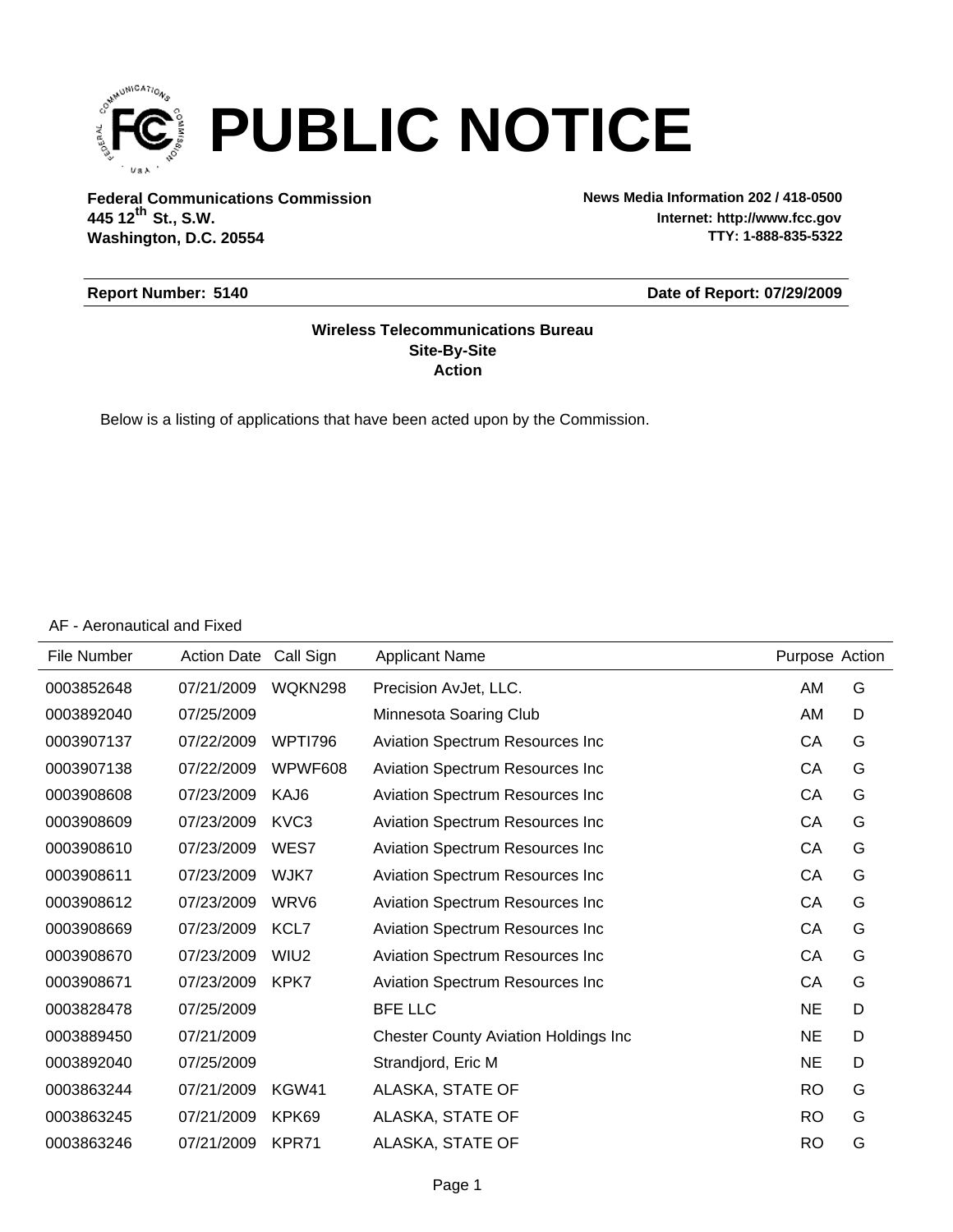### AF - Aeronautical and Fixed

| File Number | Action Date Call Sign |       | <b>Applicant Name</b>            | Purpose Action |   |
|-------------|-----------------------|-------|----------------------------------|----------------|---|
| 0003863248  | 07/21/2009            | KVQ97 | ALASKA, STATE OF                 | RO.            | G |
| 0003863253  | 07/21/2009            | WRN35 | ALASKA, STATE OF                 | RO.            | G |
| 0003903720  | 07/23/2009            | KPK7  | Aviation Spectrum Resources Inc  | RO.            | D |
| 0003909581  | 07/24/2009            | WEF5  | WEST HOUSTON AIRPORT CORPORATION | RO.            | D |

## AR - Aviation Radionavigation

| File Number | Action Date Call Sign | Applicant Name             | Purpose Action |  |
|-------------|-----------------------|----------------------------|----------------|--|
| R989235     | 07/25/2009            | WRLD2015 ITT GILFILLAN INC | AM             |  |

### AS - Aural Studio Transmitter Link

| File Number | <b>Action Date</b> | Call Sign     | <b>Applicant Name</b>                     | Purpose Action |   |
|-------------|--------------------|---------------|-------------------------------------------|----------------|---|
| 0003827446  | 07/20/2009         | WQKM912       | STEVEN J. CALLAHAN                        | AM.            | G |
| 0003882541  | 07/23/2009         | WQKN481       | ST. PAUL BIBLE COLLEGE                    | AM.            | G |
| 0003882557  | 07/23/2009         | WQKN482       | ST. PAUL BIBLE COLLEGE                    | AM.            | G |
| 0003905549  | 07/21/2009         | <b>WME774</b> | <b>VIVA COMMUNICATIONS GROUP, LLC</b>     | СA             | G |
| 0003906716  | 07/21/2009         | <b>WHB315</b> | DAVIDSON MEDIA STATION WPYR LICENSEE, LLC | СA             | G |
| 0003909077  | 07/23/2009         | WMU871        | <b>ENTRAVISION HOLDINGS, LLC</b>          | СA             | G |
| 0003879648  | 07/20/2009         | <b>WLE821</b> | FORCE BROADCASTING, LLC                   | MD             | G |
| 0003883371  | 07/21/2009         | WPYT501       | PIEDMONT COMMUNICATIONS, INC.             | MD             | G |
| 0003883655  | 07/21/2009         | <b>WLJ680</b> | MCC RADIO, LLC                            | MD             | G |
| 0003883735  | 07/21/2009         | WPNF937       | MCC RADIO, LLC                            | MD             | G |
| 0003883763  | 07/21/2009         | <b>WLO794</b> | MCC RADIO, LLC                            | MD             | G |
| 0003887062  | 07/24/2009         | <b>WLP536</b> | UNIVERSITY OF LOUISIANA AT MONROE         | MD             | G |
| 0003906772  | 07/22/2009         | WPQY733       | DAKOTA CIRCLE TIPI, INC                   | WD             | W |

# CD - Paging and Radiotelephone

| File Number | Action Date Call Sign |                     | <b>Applicant Name</b>                  | Purpose Action |   |
|-------------|-----------------------|---------------------|----------------------------------------|----------------|---|
| 0003504177  | 07/20/2009            | <b>KPB229</b>       | Holyoke, City of                       | RO.            | G |
| 0003741385  | 07/20/2009            | <b>KNKI515</b>      | BILLY WILLIFORD DBA: JASPER MOBILPHONE | <b>RO</b>      | G |
| 0003865951  | 07/21/2009            | KNKC315             | <b>Range Corporation</b>               | RO             | G |
| 0003865978  | 07/21/2009            | KNKD286             | Range Corporation                      | <b>RO</b>      | G |
| 0003866037  | 07/21/2009            | KNKD <sub>293</sub> | Range Corporation                      | RO             | G |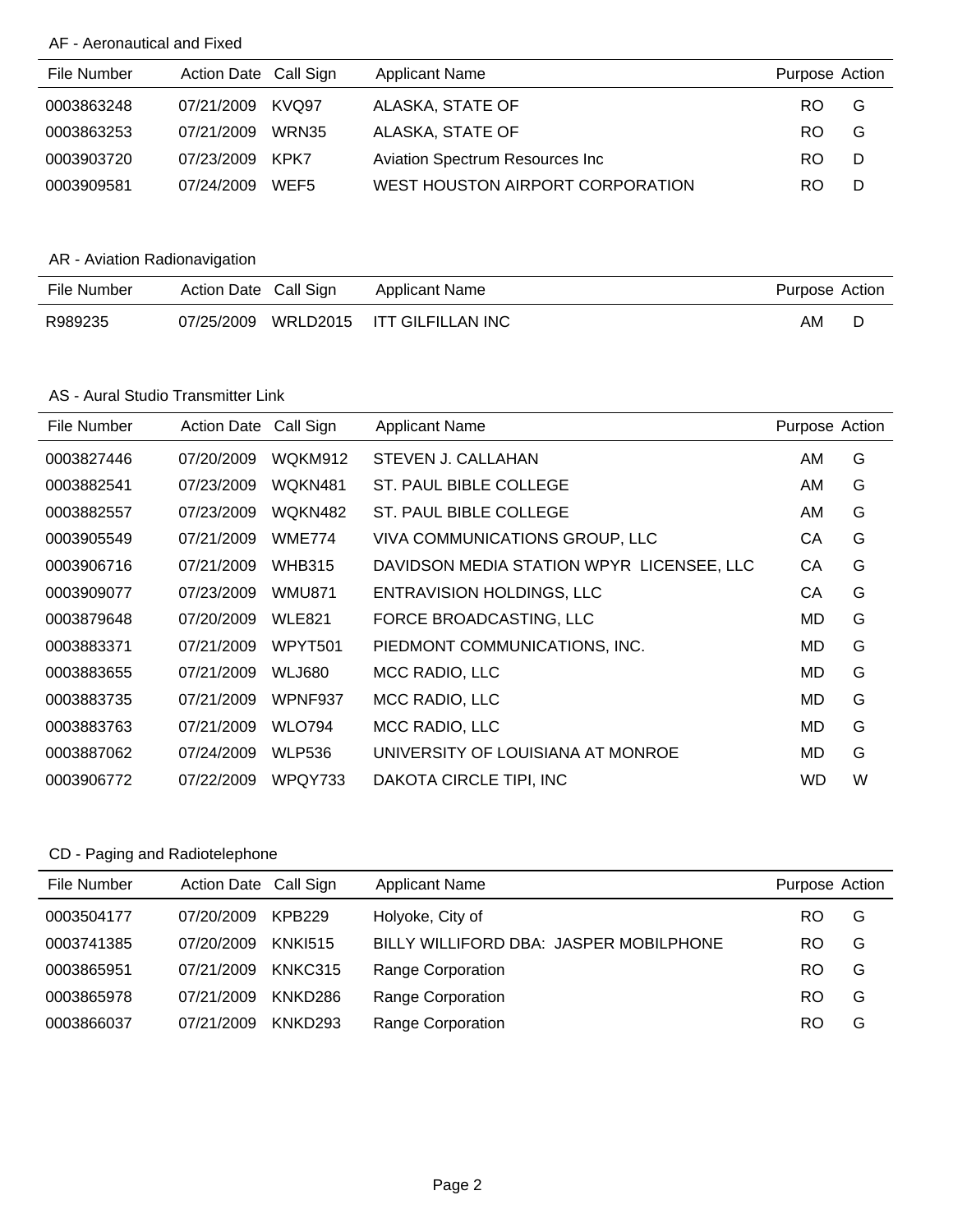| File Number | Action Date Call Sign |                | <b>Applicant Name</b>                           | Purpose Action |   |
|-------------|-----------------------|----------------|-------------------------------------------------|----------------|---|
| 0003828486  | 07/21/2009            | WQKB427        | AT&T CORP.                                      | AM             | G |
| 0003830845  | 07/21/2009            | <b>WLL336</b>  | <b>Stratos Offshore Services Company</b>        | AM             | G |
| 0003842876  | 07/21/2009            | WQKN281        | AT&T CORP.                                      | AM             | G |
| 0003859230  | 07/21/2009            | WQJE338        | Telecom Transport Management, Inc.              | AM             | G |
| 0003860544  | 07/22/2009            |                | Buffalo-Lake Erie Wireless Systems Co. LLC      | AM             | D |
| 0003861925  | 07/21/2009            | WQKN244        | TRILLION PARTNERS, INC.                         | AM             | G |
| 0003861926  | 07/21/2009            | WQKN245        | TRILLION PARTNERS, INC.                         | AM             | G |
| 0003861927  | 07/21/2009            | WQKN246        | TRILLION PARTNERS, INC.                         | AM             | G |
| 0003861928  | 07/21/2009            | WQKN247        | TRILLION PARTNERS, INC.                         | AM             | G |
| 0003861929  | 07/21/2009            | WQKN248        | TRILLION PARTNERS, INC.                         | AM             | G |
| 0003861930  | 07/21/2009            | WQKN249        | TRILLION PARTNERS, INC.                         | AM             | G |
| 0003861931  | 07/21/2009            | WQKN250        | TRILLION PARTNERS, INC.                         | AM             | G |
| 0003861932  | 07/21/2009            | WQKN251        | TRILLION PARTNERS, INC.                         | AM             | G |
| 0003861933  | 07/21/2009            | WQKN252        | TRILLION PARTNERS, INC.                         | AM             | G |
| 0003861935  | 07/21/2009            | WQKN254        | TRILLION PARTNERS, INC.                         | AM             | G |
| 0003861936  | 07/21/2009            | WQKN253        | TRILLION PARTNERS, INC.                         | AM             | G |
| 0003861937  | 07/21/2009            | WQHJ423        | Trillion Partners, Inc.                         | AM             | G |
| 0003864546  | 07/21/2009            | WQKN235        | Los Angeles SMSA Limited Partnership            | AM             | G |
| 0003907640  | 07/22/2009            | <b>WLT859</b>  | MANCHESTER-NASHUA CELLULAR TELEPHONE, L. P.     | CA             | G |
| 0003909178  | 07/23/2009            | <b>WMQ862</b>  | New Cingular Wireless PCS, LLC                  | CA             | G |
| 0003910614  | 07/25/2009            | <b>WMQ962</b>  | RCC Atlantic Licenses, LLC                      | CA             | G |
| 0003910626  | 07/25/2009            | <b>WMQ864</b>  | New Cingular Wireless PCS, LLC                  | CA             | G |
| 0003910627  | 07/25/2009            | <b>WMR848</b>  | New Cingular Wireless PCS, LLC                  | CA             | G |
| 0003910630  | 07/25/2009            | WLM496         | Cellco Partnership                              | CA             | G |
| 0003862077  | 07/21/2009            | WQJT405        | Nextera Wireless, LLC                           | <b>MD</b>      | G |
| 0003862172  | 07/21/2009            | WPJA733        | UNITED STATES CELLULAR TELEPHONE OF GREATER TMD |                | G |
| 0003862191  | 07/21/2009            | <b>WML559</b>  | UNITED STATES CELLULAR TELEPHONE OF GREATER TMD |                | G |
| 0003862212  | 07/21/2009            | WLV787         | <b>CELLCO PARTNERSHIP</b>                       | MD             | G |
| 0003862226  | 07/21/2009            | WPXI498        | FiberTower Network Services Corp.               | MD             | G |
| 0003862231  | 07/21/2009            | WPXG422        | FiberTower Network Services Corp.               | MD             | G |
| 0003862307  | 07/21/2009            | <b>WML656</b>  | <b>CELLCO PARTNERSHIP</b>                       | MD             | G |
| 0003862731  | 07/21/2009            | <b>WQIX888</b> | BORDERCOMM PARTNERS LP                          | MD             | G |
| 0003862960  | 07/21/2009            | <b>WLV822</b>  | TEXAHOMA CELLULAR LIMITED PARTNERSHIP           | MD             | G |
| 0003863009  | 07/21/2009            | WPJF610        | TEXAHOMA CELLULAR LIMITED PARTNERSHIP           | MD             | G |
| 0003863022  | 07/21/2009            | WNEG675        | SOUTHERN CALIFORNIA EDISON COMPANY              | MD             | G |
| 0003863026  | 07/21/2009            | KUU80          | SOUTHERN CALIFORNIA EDISON COMPANY              | MD             | G |
| 0003863030  | 07/21/2009            | <b>WGY413</b>  | SOUTHERN CALIFORNIA EDISON COMPANY              | MD             | G |
| 0003863132  | 07/21/2009            | WPJF554        | <b>AT&amp;T Mobility Texas LLC</b>              | MD             | G |
| 0003863241  | 07/21/2009            | WPUB767        | <b>AT&amp;T Mobility Texas LLC</b>              | MD             | G |
| 0003863462  | 07/21/2009            | <b>WLR351</b>  | <b>AT&amp;T Mobility Texas LLC</b>              | MD             | G |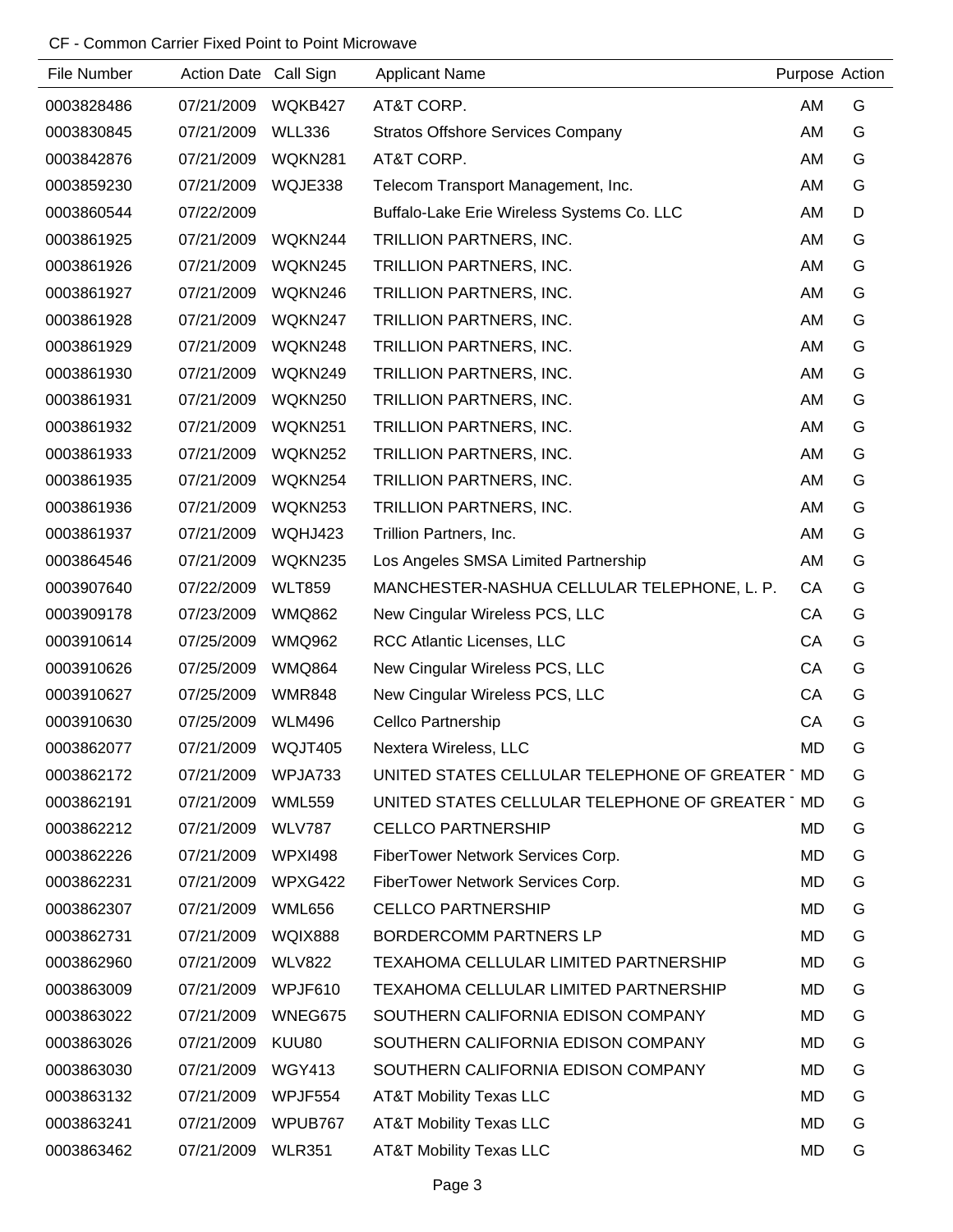| File Number | Action Date Call Sign |               | <b>Applicant Name</b>                | Purpose Action |   |
|-------------|-----------------------|---------------|--------------------------------------|----------------|---|
| 0003863554  | 07/21/2009            | <b>WLR353</b> | <b>AT&amp;T Mobility Texas LLC</b>   | MD             | G |
| 0003863721  | 07/21/2009            | WPOU752       | USCOC OF GREATER MISSOURI, LLC       | MD             | G |
| 0003863727  | 07/21/2009            | WPOM885       | USCOC OF GREATER MISSOURI, LLC       | MD             | G |
| 0003863963  | 07/21/2009            | WQGZ200       | PocketiNet Communications Inc.       | MD             | G |
| 0003864378  | 07/21/2009            | <b>WLR274</b> | Los Angeles SMSA Limited Partnership | MD             | G |
| 0003864552  | 07/21/2009            | <b>WLT475</b> | LOS ANGELES SMSA LIMITED PARTNERSHIP | MD             | G |
| 0003865136  | 07/21/2009            | <b>WMN868</b> | Cellco Partnership                   | MD             | G |
| 0003865165  | 07/21/2009            | <b>WMG854</b> | Cellco Partnership                   | MD             | G |
| 0003865170  | 07/21/2009            | <b>WMN813</b> | NEW CINGULAR WIRELESS PCS, LLC       | MD             | G |
| 0003865488  | 07/21/2009            | <b>WLM222</b> | New Par                              | MD             | G |
| 0003865519  | 07/21/2009            | <b>WLM223</b> | New Par                              | MD             | G |
| 0003865583  | 07/21/2009            | WPND643       | NEW CINGULAR WIRELESS PCS, LLC       | MD             | G |
| 0003865606  | 07/21/2009            | <b>WLN694</b> | NEW CINGULAR WIRELESS PCS, LLC       | MD             | G |
| 0003865616  | 07/21/2009            | WPND641       | NEW CINGULAR WIRELESS PCS, LLC       | MD             | G |
| 0003866386  | 07/21/2009            | <b>WLS540</b> | NEW CINGULAR WIRELESS PCS, LLC       | MD             | G |
| 0003866395  | 07/21/2009            | <b>WLS539</b> | NEW CINGULAR WIRELESS PCS, LLC       | MD             | G |
| 0003866597  | 07/21/2009            | KMZ83         | SISKIYOU TELEPHONE COMPANY           | MD             | G |
| 0003866603  | 07/21/2009            | WPOR552       | NEW CINGULAR WIRELESS PCS, LLC       | MD             | G |
| 0003866604  | 07/20/2009            | KMZ81         | SISKIYOU TELEPHONE COMPANY           | MD             | G |
| 0003866880  | 07/21/2009            | WQJC614       | airBand Communications, Inc.         | MD             | G |
| 0003867068  | 07/21/2009            | WQJM494       | WWC Holding Co., Inc.                | MD             | G |
| 0003867287  | 07/21/2009            | KMN89         | SOUTHERN CALIFORNIA EDISON COMPANY   | MD             | G |
| 0003867291  | 07/21/2009            | WPOT935       | SOUTHERN CALIFORNIA EDISON COMPANY   | MD             | G |
| 0003867295  | 07/21/2009            | WPOT933       | SOUTHERN CALIFORNIA EDISON COMPANY   | MD             | G |
| 0003867299  | 07/21/2009            | <b>KML89</b>  | SOUTHERN CALIFORNIA EDISON COMPANY   | <b>MD</b>      | G |
| 0003867303  | 07/21/2009            | WNEG668       | SOUTHERN CALIFORNIA EDISON COMPANY   | MD             | G |
| 0003869850  | 07/21/2009            | WNTX507       | SOUTHERN CALIFORNIA EDISON COMPANY   | MD             | G |
| 0003869853  | 07/21/2009            | WNTX505       | SOUTHERN CALIFORNIA EDISON COMPANY   | MD             | G |
| 0003869917  | 07/21/2009            | <b>WMQ844</b> | WWC License L.L.C.                   | MD             | G |
| 0003870219  | 07/21/2009            | WQHQ803       | TRILLION PARTNERS, INC.              | MD             | G |
| 0003870222  | 07/21/2009            | WQFM594       | Trillion Partners, Inc.              | MD             | G |
| 0003870337  | 07/21/2009            | WPVN471       | ART Licensing Corp.                  | MD             | G |
| 0003909060  | 07/25/2009            | WQJU292       | airBand Communications, Inc.         | MD             | D |
| 0003828487  | 07/21/2009            | WQKN278       | AT&T CORP.                           | NE             | G |
| 0003842874  | 07/21/2009            | WQKN279       | AT&T CORP.                           | <b>NE</b>      | G |
| 0003842875  | 07/21/2009            | WQKN280       | AT&T CORP.                           | <b>NE</b>      | G |
| 0003842877  | 07/21/2009            | WQKN282       | AT&T CORP.                           | <b>NE</b>      | G |
| 0003842878  | 07/21/2009            | WQKN283       | AT&T CORP.                           | <b>NE</b>      | G |
| 0003842879  | 07/21/2009            | WQKN284       | AT&T CORP.                           | <b>NE</b>      | G |
| 0003842880  | 07/21/2009            | WQKN285       | AT&T CORP.                           | <b>NE</b>      | G |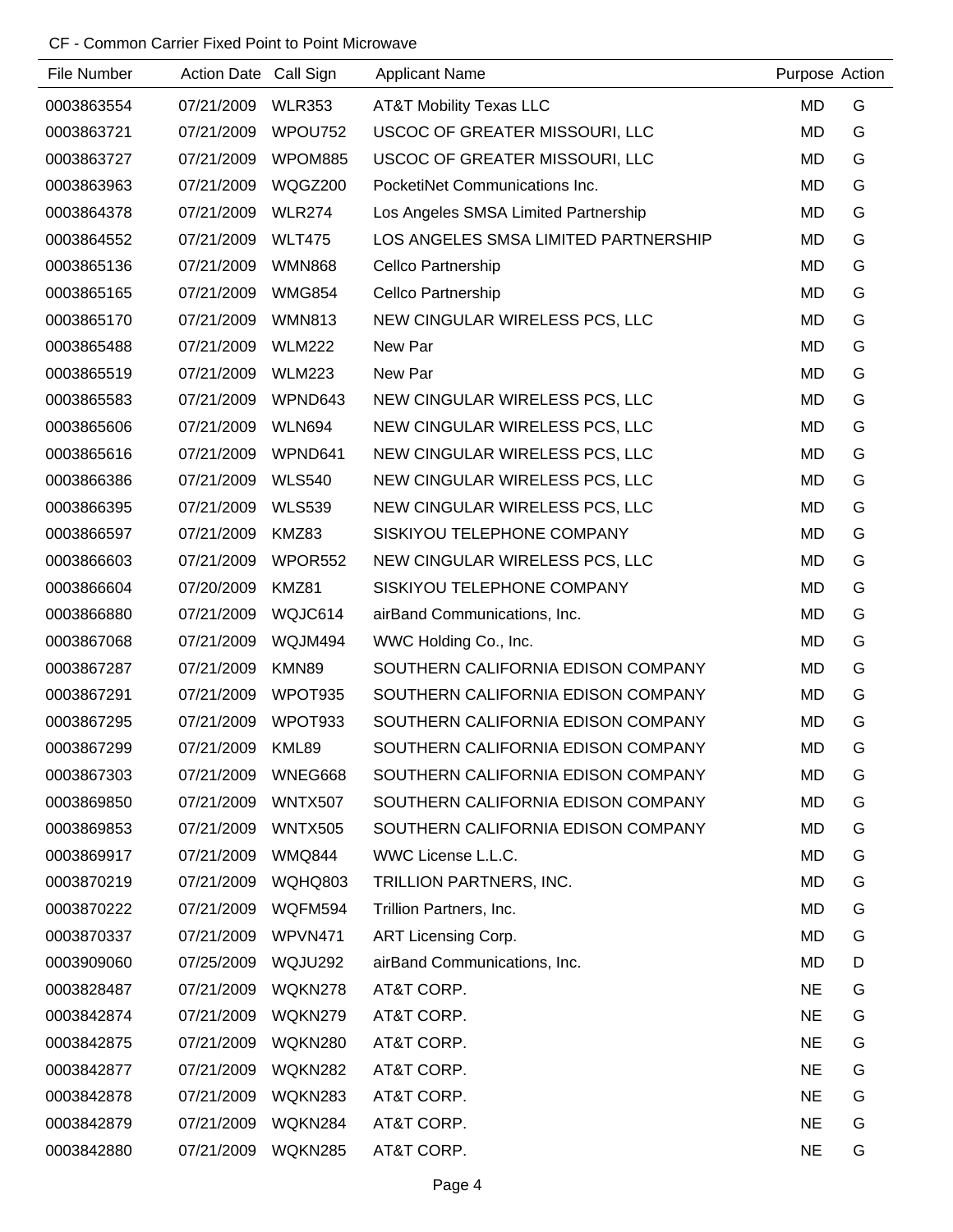| File Number | Action Date Call Sign |         | <b>Applicant Name</b>                      | Purpose Action |   |
|-------------|-----------------------|---------|--------------------------------------------|----------------|---|
| 0003842881  | 07/21/2009            | WQKN286 | AT&T CORP.                                 | <b>NE</b>      | G |
| 0003860655  | 07/22/2009            |         | Buffalo-Lake Erie Wireless Systems Co. LLC | <b>NE</b>      | D |
| 0003861695  | 07/21/2009            | WQKN240 | Royal Street BTA 262, LLC                  | <b>NE</b>      | G |
| 0003861707  | 07/21/2009            | WQKN229 | Royal Street BTA 262, LLC                  | <b>NE</b>      | G |
| 0003862069  | 07/21/2009            | WQKN224 | Nextera Wireless, LLC                      | <b>NE</b>      | G |
| 0003862071  | 07/21/2009            | WQKN223 | Nextera Wireless, LLC                      | <b>NE</b>      | G |
| 0003862319  | 07/21/2009            | WQKN200 | CCPR SERVICES, INC.                        | <b>NE</b>      | G |
| 0003862465  | 07/21/2009            | WQKN201 | CCPR SERVICES, INC.                        | <b>NE</b>      | G |
| 0003862534  | 07/21/2009            | WQKN231 | NEW CINGULAR WIRELESS PCS, LLC             | <b>NE</b>      | G |
| 0003862549  | 07/21/2009            | WQKN221 | NEW CINGULAR WIRELESS PCS, LLC             | <b>NE</b>      | G |
| 0003863136  | 07/21/2009            | WQKN206 | STELERA WIRELESS, LLC                      | <b>NE</b>      | G |
| 0003863137  | 07/21/2009            | WQKN207 | STELERA WIRELESS, LLC                      | <b>NE</b>      | G |
| 0003863138  | 07/21/2009            | WQKN208 | STELERA WIRELESS, LLC                      | <b>NE</b>      | G |
| 0003863139  | 07/21/2009            | WQKN209 | STELERA WIRELESS, LLC                      | <b>NE</b>      | G |
| 0003863140  | 07/21/2009            | WQKN210 | STELERA WIRELESS, LLC                      | <b>NE</b>      | G |
| 0003863141  | 07/21/2009            | WQKN211 | STELERA WIRELESS, LLC                      | <b>NE</b>      | G |
| 0003863142  | 07/21/2009            | WQKN212 | STELERA WIRELESS, LLC                      | <b>NE</b>      | G |
| 0003863143  | 07/21/2009            | WQKN218 | STELERA WIRELESS, LLC                      | <b>NE</b>      | G |
| 0003863144  | 07/21/2009            | WQKN213 | STELERA WIRELESS, LLC                      | <b>NE</b>      | G |
| 0003863146  | 07/21/2009            | WQKN214 | STELERA WIRELESS, LLC                      | <b>NE</b>      | G |
| 0003863147  | 07/21/2009            | WQKN215 | STELERA WIRELESS, LLC                      | <b>NE</b>      | G |
| 0003863149  | 07/21/2009            | WQKN216 | STELERA WIRELESS, LLC                      | <b>NE</b>      | G |
| 0003863151  | 07/21/2009            | WQKN217 | STELERA WIRELESS, LLC                      | <b>NE</b>      | G |
| 0003863955  | 07/21/2009            | WQKN232 | Pocketinet Communications, Inc             | <b>NE</b>      | G |
| 0003864179  | 07/21/2009            | WQKN225 | CyberTel Cellular Telephone Company        | <b>NE</b>      | G |
| 0003864273  | 07/21/2009            | WQKN226 | CyberTel Cellular Telephone Company        | <b>NE</b>      | G |
| 0003864357  | 07/21/2009            | WQKN234 | Los Angeles SMSA Limited Partnership       | <b>NE</b>      | G |
| 0003865362  | 07/21/2009            | WQKN230 | Verizon Wireless (VAW) LLC                 | <b>NE</b>      | G |
| 0003865383  | 07/21/2009            | WQKN239 | Verizon Wireless (VAW) LLC                 | <b>NE</b>      | G |
| 0003865544  | 07/20/2009            | WQKM916 | CCPR SERVICES, INC.                        | <b>NE</b>      | G |
| 0003866630  | 07/21/2009            | WQKN222 | NEW CINGULAR WIRELESS PCS, LLC             | <b>NE</b>      | G |
| 0003866881  | 07/21/2009            | WQKN202 | airBand Communications, Inc.               | <b>NE</b>      | G |
| 0003867216  | 07/21/2009            | WQKN287 | AT&T CORP.                                 | <b>NE</b>      | G |
| 0003867217  | 07/21/2009            | WQKN288 | AT&T CORP.                                 | <b>NE</b>      | G |
| 0003869927  | 07/21/2009            | WQKN233 | Alltel New License Sub LLC                 | <b>NE</b>      | G |
| 0003870140  | 07/21/2009            | WQKN236 | <b>T-MOBILE LICENSE LLC</b>                | <b>NE</b>      | G |
| 0003870143  | 07/21/2009            | WQKN237 | <b>T-MOBILE LICENSE LLC</b>                | <b>NE</b>      | G |
| 0003870326  | 07/21/2009            | WQKN220 | BUSINESS ONLY BROADBAND, LLC               | <b>NE</b>      | G |
| 0003870330  | 07/21/2009            | WQKN219 | BUSINESS ONLY BROADBAND, LLC               | <b>NE</b>      | G |
| 0003870333  | 07/21/2009            | WQKN242 | FiberTower Network Services Corp.          | <b>NE</b>      | G |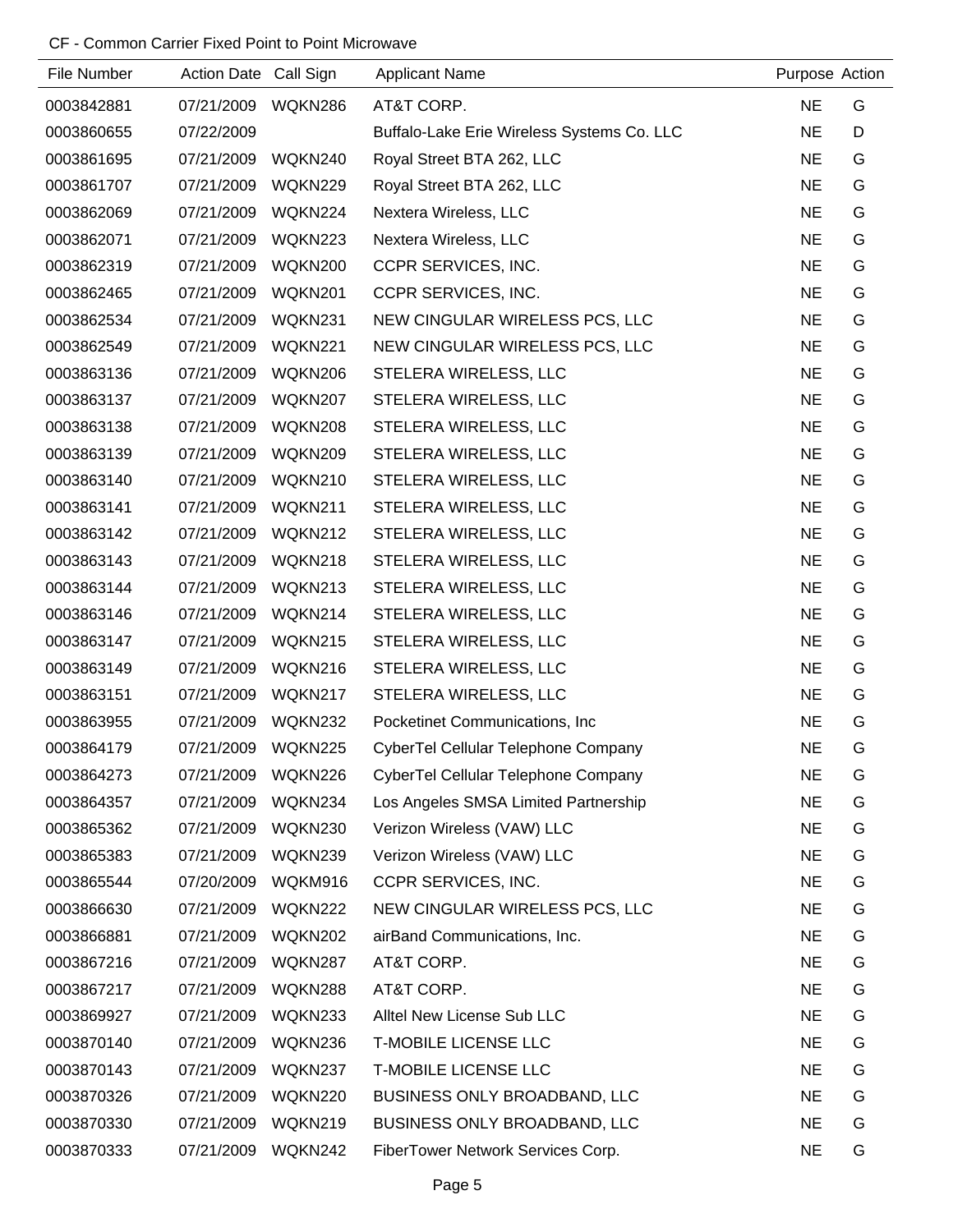| File Number | <b>Action Date</b> | Call Sign           | <b>Applicant Name</b>                       | Purpose Action |   |
|-------------|--------------------|---------------------|---------------------------------------------|----------------|---|
| 0003870340  | 07/21/2009         | WQKN243             | FiberTower Network Services Corp.           | NE             | G |
| 0003888710  | 07/21/2009         |                     | Sacred Wind Communications                  | NE             | D |
| 0003863211  | 07/21/2009         | WPOU579             | Idaho Power Company                         | RO.            | G |
| 0003863212  | 07/21/2009         | WPOU580             | Idaho Power Company                         | <b>RO</b>      | G |
| 0003863213  | 07/21/2009         | WPOU <sub>581</sub> | Idaho Power Company                         | <b>RO</b>      | G |
| 0003865082  | 07/21/2009         | WNTU953             | Conectiv Communications, Inc.               | <b>RO</b>      | G |
| 0003865083  | 07/21/2009         | WNTU954             | Conectiv Communications, Inc.               | RO.            | G |
| 0003866583  | 07/21/2009         | WSM69               | TABLE TOP TELEPHONE COMPANY                 | <b>RO</b>      | G |
| 0003866837  | 07/21/2009         | WPOU727             | New Par                                     | <b>RO</b>      | G |
| 0003866849  | 07/21/2009         | WPOV409             | Verizon Wireless (VAW) LLC                  | RO.            | G |
| 0003866859  | 07/21/2009         | WPOQ810             | Alltel Communications, LLC                  | <b>RO</b>      | G |
| 0003903883  | 07/22/2009         | <b>WLT859</b>       | MANCHESTER-NASHUA CELLULAR TELEPHONE, L. P. | <b>WD</b>      | W |

CL - Cellular

| File Number | <b>Action Date</b> | Call Sign      | <b>Applicant Name</b>                                       | Purpose Action |   |
|-------------|--------------------|----------------|-------------------------------------------------------------|----------------|---|
| 0003650626  | 07/22/2009         | KNKN419        | ALLTEL Communications of Southwest Arkansas Cellular Lin AM |                | G |
| 0003650662  | 07/22/2009         | KNKN619        | ALLTEL Communications of Mississippi RSA #7, Inc.           | AM.            | G |
| 0003652512  | 07/20/2009         | KNKA283        | Alltel Communications, LLC                                  | AM.            | G |
| 0003652673  | 07/24/2009         | KNKN451        | WWC HOLDING CO., INC.                                       | AM.            | G |
| 0003657242  | 07/24/2009         | KNKN245        | Alltel Communications, LLC                                  | AM.            | G |
| 0003702097  | 07/20/2009         | <b>KNKA209</b> | Los Angeles SMSA Limited Partnership                        | AM.            | G |
| 0003789399  | 07/17/2009         | WPOM853        | Midwest Wireless Iowa L.L.C. d/b/a Alltel                   | AM.            | G |
| 0003815194  | 07/22/2009         | KNKN216        | ALLTEL Communications of New Mexico, Inc.                   | AM.            | G |
| 0003848457  | 07/20/2009         | KNKQ408        | <b>ASTAC Wireless LLC</b>                                   | AM             | G |
| 0003828024  | 07/21/2009         | KNKN766        | ST. LAWRENCE SEAWAY RSA CELLULAR PARTNERSHIF MD             |                | G |
| 0003828406  | 07/21/2009         | KNKA230        | Washington, DC SMSA Limited Partnership                     | MD             | G |
| 0003858525  | 07/22/2009         | KNKA215        | Seattle SMSA Limited Partnership                            | MD             | G |

## GS - Private Carrier Paging, 929-930 MHz

| File Number | Action Date Call Sign | Applicant Name               | Purpose Action |   |
|-------------|-----------------------|------------------------------|----------------|---|
| 0003862622  | 07/21/2009 WPFN397    | <b>GABRIEL WIRELESS, LLC</b> | AM             | G |

## GX - SMR, 806-821/851-866 MHz, Conventional

| File Number | Action Date Call Sign |                | Applicant Name                  | Purpose Action |   |
|-------------|-----------------------|----------------|---------------------------------|----------------|---|
| 0003906174  | 07/21/2009            | WPEN241        | NEXTEL LICENSE HOLDINGS 4. INC. | CА             | G |
| 0003906175  | 07/21/2009            | <b>WPE1734</b> | NEXTEL LICENSE HOLDINGS 4. INC. | СA             | G |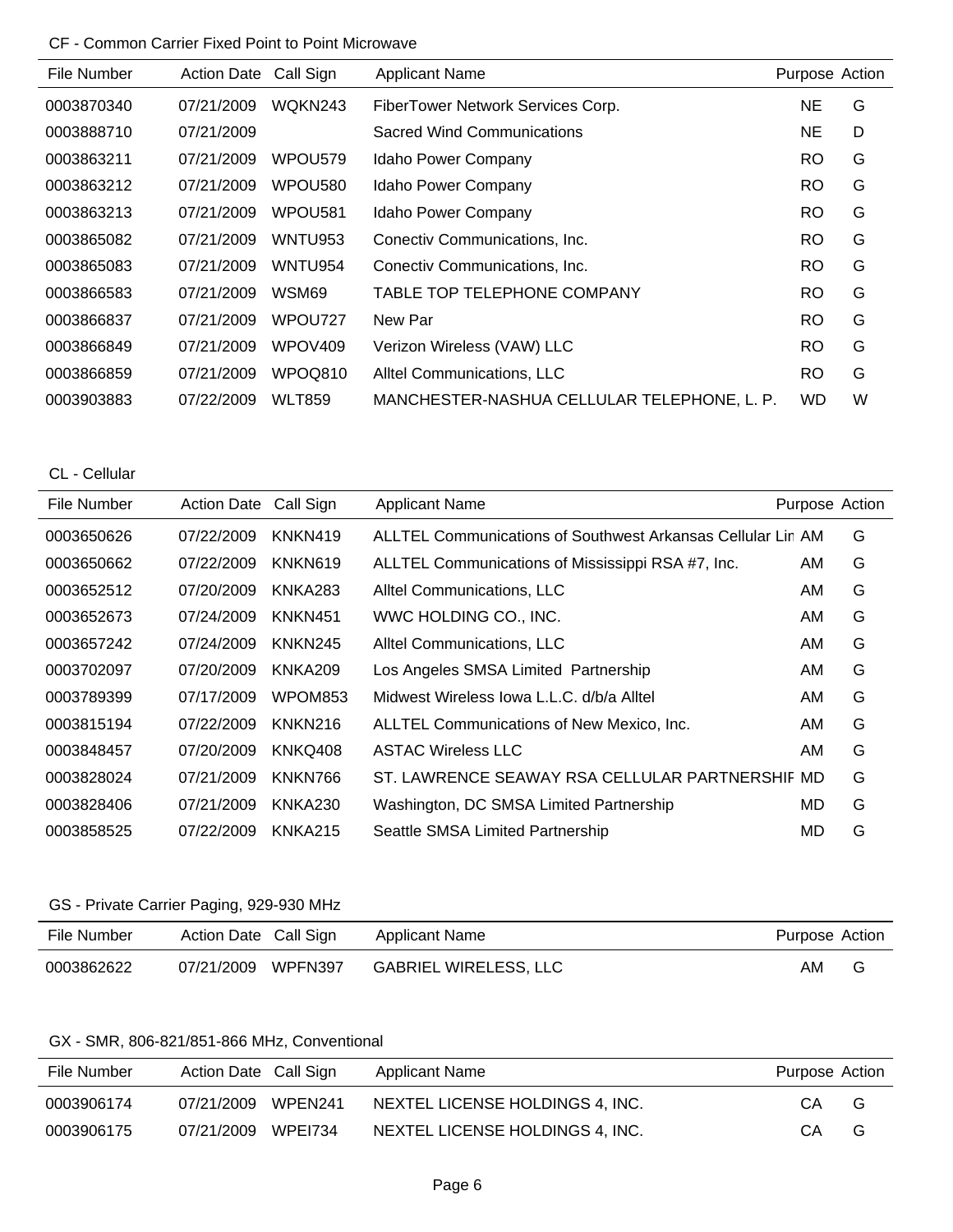### GX - SMR, 806-821/851-866 MHz, Conventional

| File Number | Action Date Call Sign |                | <b>Applicant Name</b>           | Purpose Action |   |
|-------------|-----------------------|----------------|---------------------------------|----------------|---|
| 0003906176  | 07/21/2009            | WPEK638        | Nextel License Holdings 4, Inc. | CА             | G |
| 0003911613  | 07/25/2009            | <b>WPFW253</b> | NEXTEL LICENSE HOLDINGS 4, INC. | RO.            | G |
| 0003911620  | 07/25/2009            | WPFW257        | NEXTEL LICENSE HOLDINGS 4, INC. | RO.            | G |
| 0003911792  | 07/25/2009            | WPFW261        | NEXTEL LICENSE HOLDINGS 4, INC. | RO.            | G |
| 0003911804  | 07/25/2009            | WPFV511        | NEXTEL LICENSE HOLDINGS 4, INC. | RO             | G |

IK - Industrial/Business Pool - Commercial, Conventional

| File Number | <b>Action Date</b> | Call Sign      | <b>Applicant Name</b>                               | Purpose Action |   |
|-------------|--------------------|----------------|-----------------------------------------------------|----------------|---|
| 0003859295  | 07/21/2009         | WNXA561        | Day Management Corporation dba Day Wireless Systems | AM             | G |
| 0003865807  | 07/21/2009         | WPSD927        | Bechtold, Charles L                                 | MD             | G |
| 0003907717  | 07/23/2009         | <b>WNNN481</b> | CHELLSTORP, CLAUD A                                 | MD             | D |
| 0003862047  | 07/21/2009         | <b>WPNU351</b> | MOBILE ONE C & E INC                                | <b>RO</b>      | G |
| 0003863468  | 07/21/2009         | WPNZ269        | OMNICOM PAGING PLUS LLC                             | <b>RO</b>      | G |
| 0003863690  | 07/21/2009         | WPOX482        | LOYA. LUCILDA                                       | <b>RO</b>      | G |
| 0003864216  | 07/21/2009         | WNQD420        | ARBUCKLE COMMUNICATIONS INC                         | <b>RO</b>      | G |
| 0003864377  | 07/21/2009         | <b>WPNW580</b> | Miller Communications, Inc.                         | <b>RO</b>      | G |
| 0003866626  | 07/21/2009         | <b>WPFK822</b> | PARNELL, ROBERT E                                   | <b>RO</b>      | G |
| 0003870418  | 07/21/2009         | WNAD405        | MADERA RADIO DISPATCH INC                           | RO             | G |
|             |                    |                |                                                     |                |   |

| File Number | <b>Action Date</b> | Call Sign      | <b>Applicant Name</b>                           | Purpose Action |   |
|-------------|--------------------|----------------|-------------------------------------------------|----------------|---|
| 0003851835  | 07/23/2009         | WPOQ644        | TAMPA BAY TELEVISION INC                        | AM             | G |
| 0003853678  | 07/23/2009         | WQKN531        | HJ LLC                                          | AM             | G |
| 0003853683  | 07/23/2009         | WQKN532        | HJ LLC                                          | AM             | G |
| 0003857513  | 07/21/2009         | WQKN318        | COMMONWEALTH EDISON COMPANY                     | AM             | G |
| 0003858197  | 07/20/2009         | WQFU242        | Clearwire Spectrum Holdings II, LLC             | AM             | G |
| 0003858262  | 07/20/2009         | <b>WQFV480</b> | Clearwire Spectrum Holdings II, LLC             | AM             | G |
| 0003874732  | 07/22/2009         | KBD95          | NORTHERN INDIANA PUBLIC SERVICE COMPANY         | AM             | G |
| 0003874733  | 07/22/2009         | <b>WAZ600</b>  | NORTHERN INDIANA PUBLIC SERVICE COMPANY         | AM             | G |
| 0003875641  | 07/21/2009         | WQKN291        | <b>MPX INC</b>                                  | AM             | G |
| 0003875709  | 07/21/2009         | <b>WOKN292</b> | <b>MPX INC</b>                                  | AM             | G |
| 0003875733  | 07/21/2009         | <b>WOKN293</b> | <b>MPX INC</b>                                  | AM             | G |
| 0003875903  | 07/20/2009         | WQKM929        | CLEARWIRE SPECTRUM HOLDINGS III, LLC            | AM             | G |
| 0003876157  | 07/23/2009         | WQKN483        | CLEARWIRE SPECTRUM HOLDINGS III, LLC            | AM             | G |
| 0003876180  | 07/23/2009         | WQKN486        | CLEARWIRE SPECTRUM HOLDINGS III, LLC            | AM             | G |
| 0003877998  | 07/21/2009         | KYP42          | Hoosier Energy Rural Electric Cooperative, Inc. | AM             | G |
| 0003878113  | 07/22/2009         | WQGC860        | <b>Grand Circle LLC</b>                         | AM             | G |
| 0003878152  | 07/22/2009         | WQGC861        | <b>Grand Circle LLC</b>                         | AM             | G |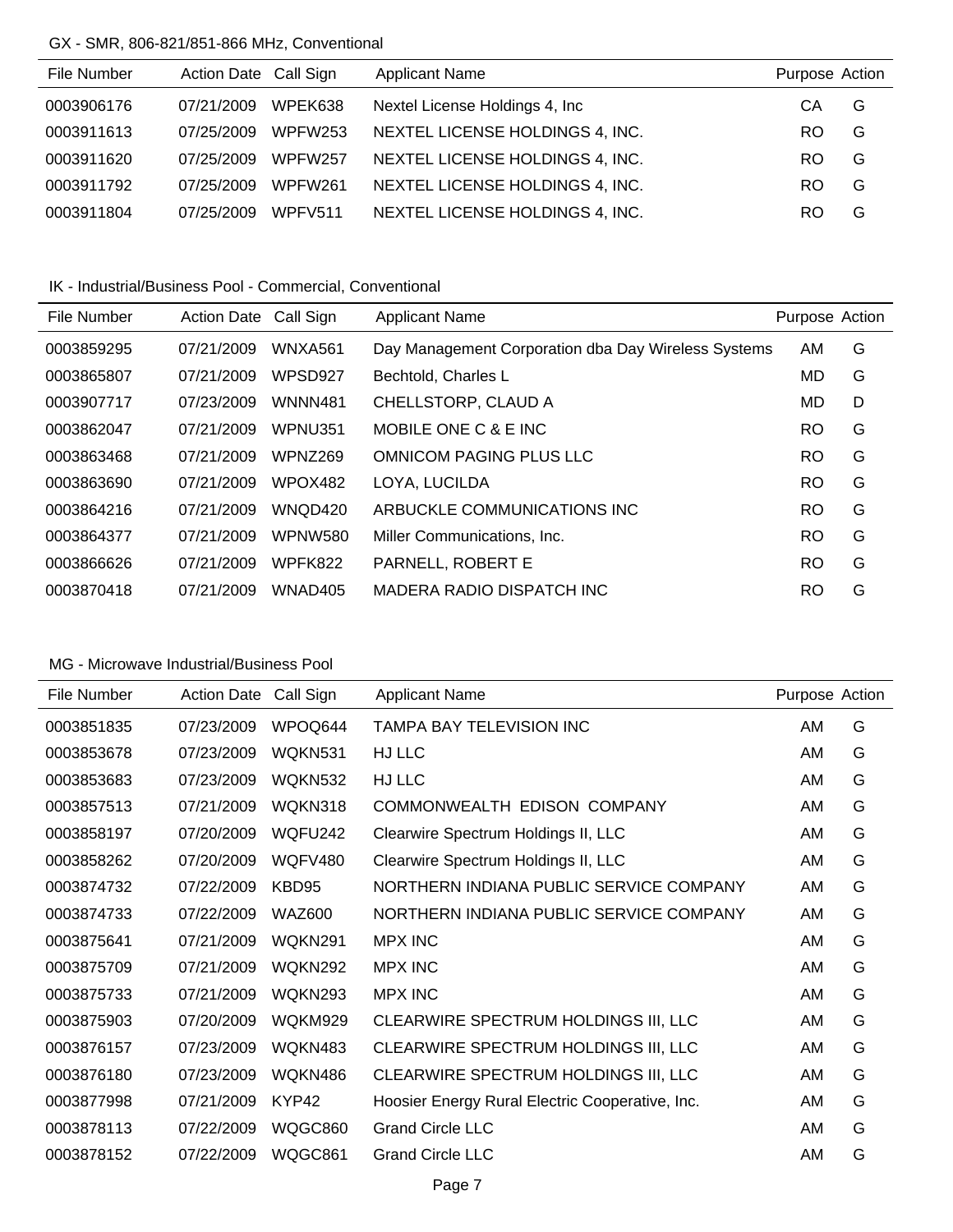| File Number | Action Date Call Sign |                | <b>Applicant Name</b>                                    | Purpose Action |   |
|-------------|-----------------------|----------------|----------------------------------------------------------|----------------|---|
| 0003880022  | 07/22/2009            | WQKN360        | Duke Energy Carolinas, LLC                               | <b>AM</b>      | G |
| 0003906282  | 07/21/2009            | WPOU836        | Tribune Television Northwest, Inc., Debtor-In-Possession | CA             | G |
| 0003906652  | 07/21/2009            | WNEZ830        | PECO ENERGY COMPANY                                      | CA             | G |
| 0003906661  | 07/21/2009            | <b>WNTA200</b> | PECO ENERGY COMPANY                                      | CA             | G |
| 0003906666  | 07/21/2009            | WQEU693        | PECO ENERGY COMPANY                                      | CA             | G |
| 0003908650  | 07/23/2009            | WQIG915        | <b>ANR Pipeline Company</b>                              | CA             | G |
| 0003909663  | 07/24/2009            | WPQQ991        | <b>Corn Belt Power Cooperative</b>                       | CA             | G |
| 0003910757  | 07/25/2009            | KCP55          | <b>ENTERGY SERVICES INC</b>                              | CA             | G |
| 0003910758  | 07/25/2009            | KLG72          | <b>ENTERGY SERVICES INC</b>                              | CA             | G |
| 0003910759  | 07/25/2009            | <b>KXO24</b>   | <b>ENTERGY SERVICES INC</b>                              | CA             | G |
| 0003910760  | 07/25/2009            | <b>WAA648</b>  | <b>ENTERGY SERVICES INC</b>                              | CA             | G |
| 0003910761  | 07/25/2009            | WCQ64          | <b>ENTERGY SERVICES INC</b>                              | CA             | G |
| 0003910762  | 07/25/2009            | <b>WJS98</b>   | <b>ENTERGY SERVICES INC</b>                              | CA             | G |
| 0003910763  | 07/25/2009            | <b>WJT20</b>   | <b>ENTERGY SERVICES INC</b>                              | CA             | G |
| 0003875262  | 07/23/2009            | WNEH340        | EAST RIVER ELECTRIC POWER COOPERATIVE INC                | <b>MD</b>      | G |
| 0003877655  | 07/22/2009            | <b>WNTQ265</b> | UNION PACIFIC RAILROAD                                   | MD             | G |
| 0003877682  | 07/22/2009            | WNTQ264        | UNION PACIFIC RAILROAD                                   | MD             | G |
| 0003877751  | 07/22/2009            | WQIC700        | Digital Path, Inc.                                       | MD             | G |
| 0003878109  | 07/22/2009            | <b>WAA796</b>  | <b>BNSF Railway Co.</b>                                  | MD             | G |
| 0003878195  | 07/22/2009            | WQGH381        | Prairie Public Broadcasting, Inc.                        | MD             | G |
| 0003878211  | 07/22/2009            | WQGG963        | Prairie Public Broadcasting, Inc.                        | MD             | G |
| 0003878235  | 07/22/2009            | WQHU271        | Prairie Public Broadcasting, Inc.                        | MD             | G |
| 0003881140  | 07/20/2009            | KYH56          | UNION PACIFIC RAILROAD                                   | MD             | G |
| 0003882074  | 07/23/2009            | KYH74          | UNION PACIFIC RAILROAD                                   | <b>MD</b>      | G |
| 0003882250  | 07/23/2009            | WNTA928        | <b>PACIFICORP</b>                                        | <b>MD</b>      | G |
| 0003882567  | 07/22/2009            | WNET868        | <b>PACIFICORP</b>                                        | <b>MD</b>      | G |
| 0003882627  | 07/23/2009            | WQJD448        | CLEARWIRE SPECTRUM HOLDINGS II LLC                       | MD             | G |
| 0003882641  | 07/22/2009            | KPE88          | <b>PACIFICORP</b>                                        | MD             | G |
| 0003882931  | 07/22/2009            | WPOL873        | Nevada Power                                             | MD             | G |
| 0003883135  | 07/22/2009            | WQKB837        | CLEARWIRE SPECTRUM HOLDINGS III, LLC                     | MD             | G |
| 0003883138  | 07/22/2009            | WQJC712        | CLEARWIRE SPECTRUM HOLDINGS II LLC                       | MD             | G |
| 0003883245  | 07/22/2009            | WQJJ371        | CLEARWIRE SPECTRUM HOLDINGS II LLC                       | MD             | G |
| 0003883430  | 07/23/2009            | KYH62          | <b>UNION PACIFIC RAILROAD</b>                            | MD             | G |
| 0003883538  | 07/22/2009            | WQGX416        | CLEARWIRE SPECTRUM HOLDINGS II LLC                       | MD             | G |
| 0003883628  | 07/23/2009            | <b>WHH514</b>  | <b>UNION PACIFIC RAILROAD</b>                            | MD             | G |
| 0003883717  | 07/22/2009            | WNTQ917        | Florida Power & Light Company                            | MD             | G |
| 0003884078  | 07/23/2009            | WQIM672        | CLEARWIRE SPECTRUM HOLDINGS II LLC                       | MD             | G |
| 0003884080  | 07/23/2009            | WQGT626        | Clearwire Spectrum Holdings II, LLC                      | MD             | G |
| 0003884084  | 07/23/2009            | WQGT767        | Clearwire Spectrum Holdings II, LLC                      | MD             | G |
| 0003884085  | 07/23/2009            | WQGT248        | Clearwire Spectrum Holdings II, LLC                      | <b>MD</b>      | G |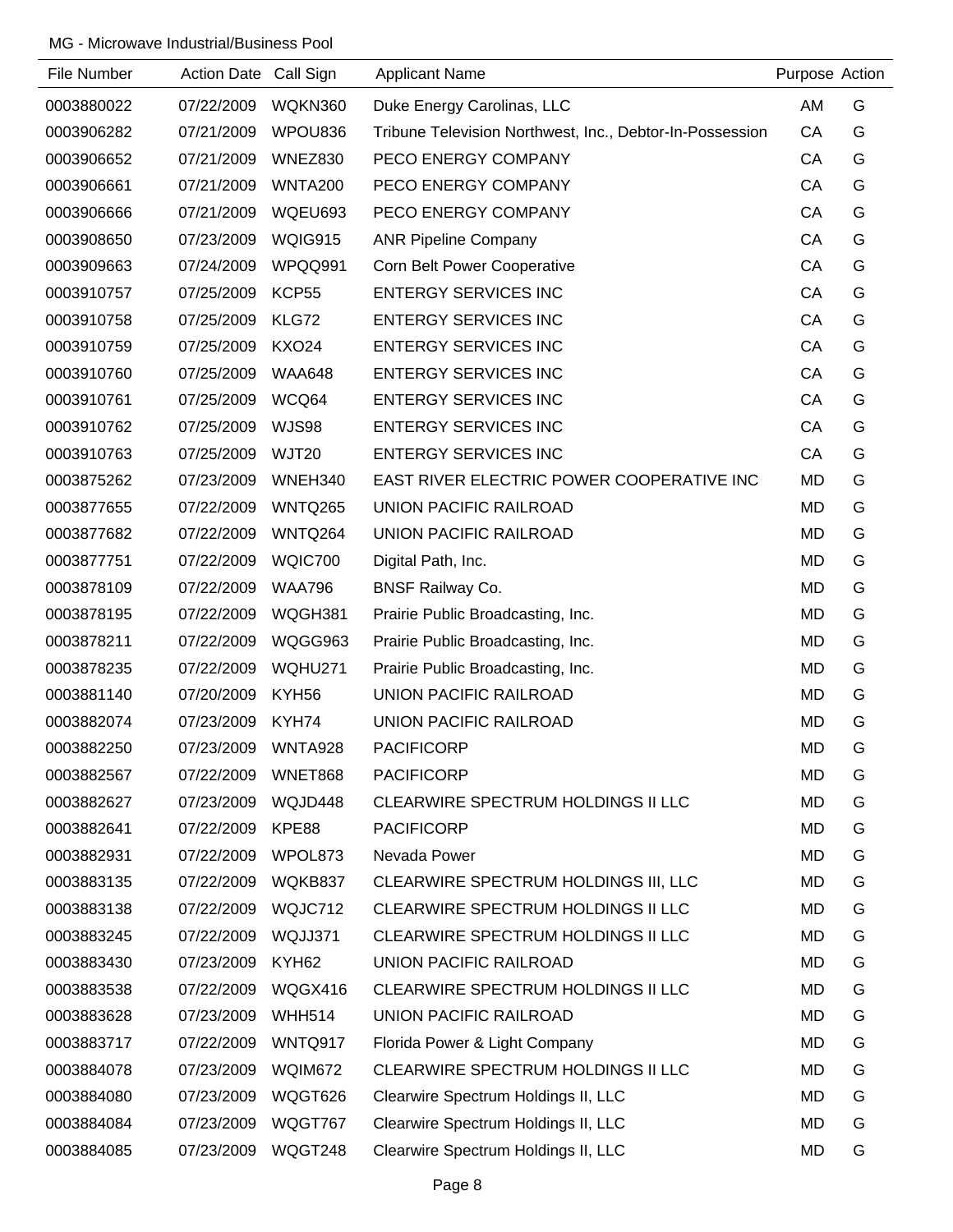| File Number | Action Date Call Sign |                | <b>Applicant Name</b>                           | Purpose Action |   |
|-------------|-----------------------|----------------|-------------------------------------------------|----------------|---|
| 0003884086  | 07/23/2009            | WQEP517        | Clearwire Spectrum Holdings, LLC                | MD             | G |
| 0003884089  | 07/24/2009            | WQEP398        | Clearwire Spectrum Holdings, LLC                | <b>MD</b>      | G |
| 0003884090  | 07/23/2009            | WQGT892        | CLEARWIRE SPECTRUM HOLDINGS, LLC                | MD             | G |
| 0003884091  | 07/23/2009            | WQGT270        | Clearwire Spectrum Holdings II, LLC             | <b>MD</b>      | G |
| 0003884093  | 07/23/2009            | WQEP396        | Clearwire Spectrum Holdings, LLC                | <b>MD</b>      | G |
| 0003884099  | 07/23/2009            | <b>WEF855</b>  | UNION PACIFIC RAILROAD                          | <b>MD</b>      | G |
| 0003884122  | 07/23/2009            | KQB86          | <b>UNION PACIFIC RAILROAD</b>                   | <b>MD</b>      | G |
| 0003884143  | 07/23/2009            | KCT53          | <b>UNION PACIFIC RAILROAD</b>                   | <b>MD</b>      | G |
| 0003884151  | 07/23/2009            | KCT52          | <b>UNION PACIFIC RAILROAD</b>                   | MD             | G |
| 0003884322  | 07/23/2009            | WQIX545        | CLEARWIRE SPECTRUM HOLDINGS II LLC              | MD             | G |
| 0003884468  | 07/23/2009            | <b>WQIM886</b> | CLEARWIRE SPECTRUM HOLDINGS II LLC              | MD             | G |
| 0003884501  | 07/23/2009            | <b>WQIM893</b> | CLEARWIRE SPECTRUM HOLDINGS II LLC              | MD             | G |
| 0003884594  | 07/24/2009            | WQGV575        | Clearwire Spectrum Holdings II, LLC             | <b>MD</b>      | G |
| 0003884599  | 07/24/2009            | WQGU782        | Clearwire Spectrum Holdings II, LLC             | <b>MD</b>      | G |
| 0003884625  | 07/23/2009            | WQFE319        | Clearwire Spectrum Holdings, LLC                | MD             | G |
| 0003875254  | 07/23/2009            | WQKN476        | <b>CITY OF PIPERTON</b>                         | <b>NE</b>      | G |
| 0003875258  | 07/23/2009            | WQKN477        | CITY OF RENVILLE WATER DEPARTMENT               | <b>NE</b>      | G |
| 0003877997  | 07/21/2009            | WQKN297        | Hoosier Energy Rural Electric Cooperative, Inc. | <b>NE</b>      | G |
| 0003878463  | 07/21/2009            | WQKN289        | <b>MPX INC</b>                                  | <b>NE</b>      | G |
| 0003878501  | 07/21/2009            | WQKN290        | <b>MPX INC</b>                                  | <b>NE</b>      | G |
| 0003878653  | 07/22/2009            | WQKN390        | National Manufacturing Co.                      | <b>NE</b>      | G |
| 0003878656  | 07/22/2009            | WQKN389        | National Manufacturing Co.                      | <b>NE</b>      | G |
| 0003879080  | 07/22/2009            | WQKN353        | Noroc Broadband LLC                             | <b>NE</b>      | G |
| 0003879085  | 07/22/2009            | WQKN354        | Noroc Broadband LLC                             | <b>NE</b>      | G |
| 0003879089  | 07/22/2009            | WQKN351        | Noroc Broadband LLC                             | <b>NE</b>      | G |
| 0003879628  | 07/22/2009            | WQKN362        | UNION PACIFIC RAILROAD                          | <b>NE</b>      | G |
| 0003880844  | 07/23/2009            | WQKN478        | TOWN OF DEL NORTE                               | <b>NE</b>      | G |
| 0003881441  | 07/22/2009            | WQKN386        | LAS VEGAS NET                                   | <b>NE</b>      | G |
| 0003881743  | 07/22/2009            | WQKN392        | <b>BIGELOW MANAGEMENT INC</b>                   | <b>NE</b>      | G |
| 0003882010  | 07/22/2009            | WQKN396        | <b>BIGELOW MANAGEMENT INC</b>                   | <b>NE</b>      | G |
| 0003882012  | 07/22/2009            | WQKN397        | <b>BIGELOW MANAGEMENT INC</b>                   | <b>NE</b>      | G |
| 0003882021  | 07/22/2009            | WQKN398        | <b>BIGELOW MANAGEMENT INC</b>                   | <b>NE</b>      | G |
| 0003882180  | 07/20/2009            | WQKM931        | CLEARWIRE SPECTRUM HOLDINGS III, LLC            | <b>NE</b>      | G |
| 0003882181  | 07/20/2009            | WQKM932        | CLEARWIRE SPECTRUM HOLDINGS III, LLC            | <b>NE</b>      | G |
| 0003882182  | 07/20/2009            | WQKM933        | CLEARWIRE SPECTRUM HOLDINGS III, LLC            | <b>NE</b>      | G |
| 0003882597  | 07/20/2009            | WQKM934        | CLEARWIRE SPECTRUM HOLDINGS III, LLC            | <b>NE</b>      | G |
| 0003882600  | 07/20/2009            | WQKM939        | CLEARWIRE SPECTRUM HOLDINGS III, LLC            | <b>NE</b>      | G |
| 0003882605  | 07/20/2009            | WQKM945        | CLEARWIRE SPECTRUM HOLDINGS III, LLC            | <b>NE</b>      | G |
| 0003882607  | 07/20/2009            | WQKM946        | CLEARWIRE SPECTRUM HOLDINGS III, LLC            | <b>NE</b>      | G |
| 0003882609  | 07/20/2009            | WQKM951        | CLEARWIRE SPECTRUM HOLDINGS III, LLC            | <b>NE</b>      | G |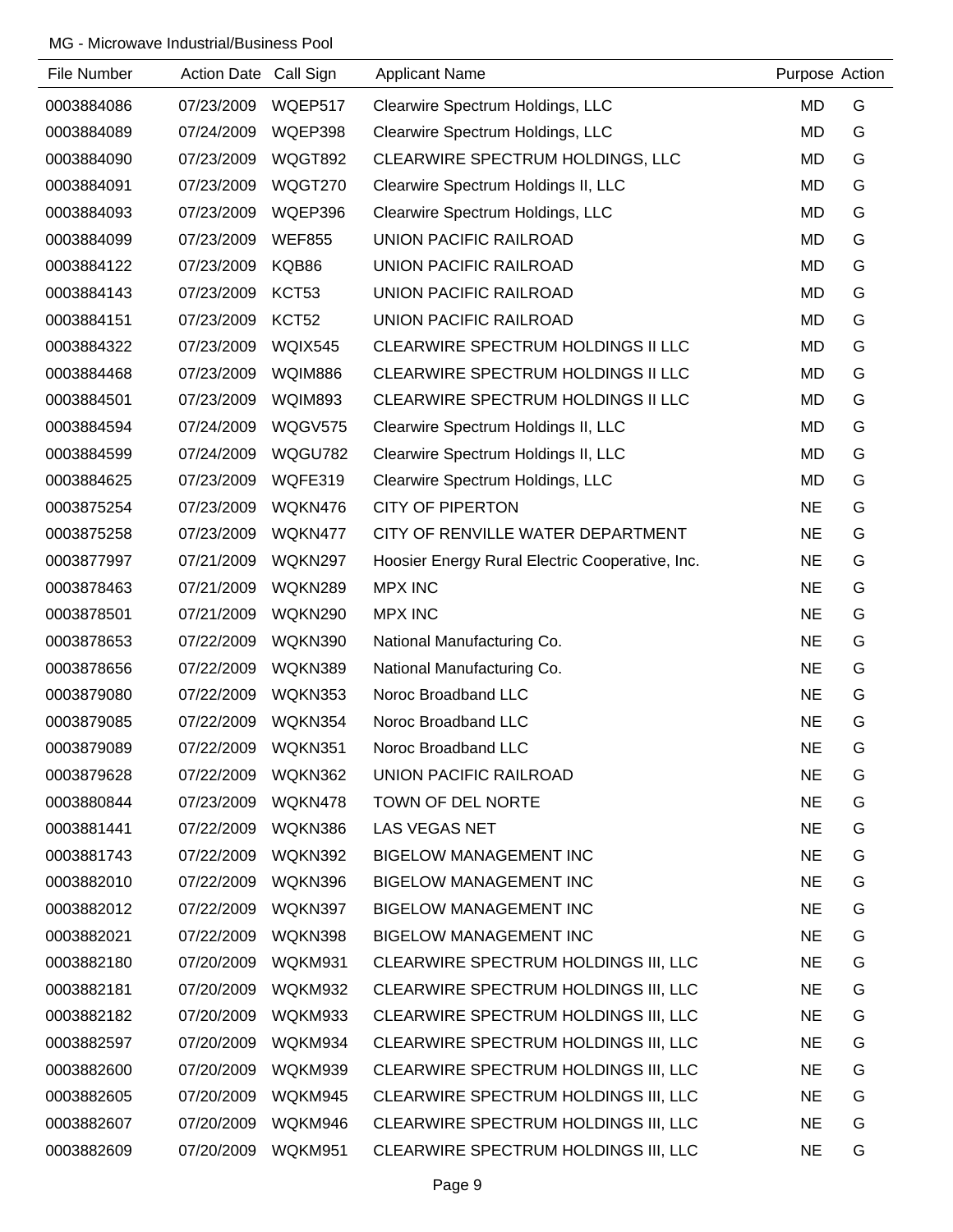| File Number | <b>Action Date</b> | Call Sign      | <b>Applicant Name</b>                | Purpose Action |   |
|-------------|--------------------|----------------|--------------------------------------|----------------|---|
| 0003882612  | 07/20/2009         | WQKM952        | CLEARWIRE SPECTRUM HOLDINGS III, LLC | <b>NE</b>      | G |
| 0003882616  | 07/20/2009         | WQKM953        | CLEARWIRE SPECTRUM HOLDINGS III, LLC | <b>NE</b>      | G |
| 0003882619  | 07/20/2009         | WQKM954        | CLEARWIRE SPECTRUM HOLDINGS III, LLC | <b>NE</b>      | G |
| 0003882622  | 07/20/2009         | WQKM955        | CLEARWIRE SPECTRUM HOLDINGS III, LLC | <b>NE</b>      | G |
| 0003882623  | 07/20/2009         | WQKM956        | CLEARWIRE SPECTRUM HOLDINGS III, LLC | <b>NE</b>      | G |
| 0003882624  | 07/23/2009         | WQKN516        | CLEARWIRE SPECTRUM HOLDINGS III, LLC | <b>NE</b>      | G |
| 0003882625  | 07/23/2009         | WQKN518        | CLEARWIRE SPECTRUM HOLDINGS III, LLC | <b>NE</b>      | G |
| 0003882626  | 07/23/2009         | WQKN519        | CLEARWIRE SPECTRUM HOLDINGS III, LLC | <b>NE</b>      | G |
| 0003882628  | 07/23/2009         | WQKN520        | CLEARWIRE SPECTRUM HOLDINGS III, LLC | <b>NE</b>      | G |
| 0003882637  | 07/22/2009         | WQKN413        | PacifiCorp                           | <b>NE</b>      | G |
| 0003883541  | 07/22/2009         | WQKN374        | CLEARWIRE SPECTRUM HOLDINGS III, LLC | <b>NE</b>      | G |
| 0003883934  | 07/23/2009         | WQKN530        | HJ LLC                               | <b>NE</b>      | G |
| 0003883941  | 07/23/2009         | WQKN529        | HJ LLC                               | <b>NE</b>      | G |
| 0003884079  | 07/23/2009         | WQKN492        | CLEARWIRE SPECTRUM HOLDINGS III, LLC | <b>NE</b>      | G |
| 0003884081  | 07/23/2009         | <b>WQKN505</b> | CLEARWIRE SPECTRUM HOLDINGS III, LLC | <b>NE</b>      | G |
| 0003884082  | 07/23/2009         | WQKN507        | CLEARWIRE SPECTRUM HOLDINGS III, LLC | <b>NE</b>      | G |
| 0003884083  | 07/23/2009         | <b>WQKN508</b> | CLEARWIRE SPECTRUM HOLDINGS III, LLC | <b>NE</b>      | G |
| 0003884087  | 07/23/2009         | WQKN510        | CLEARWIRE SPECTRUM HOLDINGS III, LLC | <b>NE</b>      | G |
| 0003884088  | 07/23/2009         | WQKN511        | CLEARWIRE SPECTRUM HOLDINGS III, LLC | <b>NE</b>      | G |
| 0003884092  | 07/23/2009         | WQKN512        | CLEARWIRE SPECTRUM HOLDINGS III, LLC | <b>NE</b>      | G |
| 0003884094  | 07/23/2009         | WQKN513        | CLEARWIRE SPECTRUM HOLDINGS III, LLC | <b>NE</b>      | G |
| 0003884314  | 07/23/2009         | WQKN501        | CLEARWIRE SPECTRUM HOLDINGS III, LLC | <b>NE</b>      | G |
| 0003884318  | 07/23/2009         | WQKN514        | CLEARWIRE SPECTRUM HOLDINGS III, LLC | <b>NE</b>      | G |
| 0003884325  | 07/23/2009         | WQKN498        | CLEARWIRE SPECTRUM HOLDINGS III, LLC | <b>NE</b>      | G |
| 0003884328  | 07/23/2009         | WQKN495        | CLEARWIRE SPECTRUM HOLDINGS III, LLC | <b>NE</b>      | G |
| 0003884330  | 07/23/2009         | WQKN487        | CLEARWIRE SPECTRUM HOLDINGS III, LLC | <b>NE</b>      | G |
| 0003884336  | 07/23/2009         | WQKN524        | CLEARWIRE SPECTRUM HOLDINGS III, LLC | <b>NE</b>      | G |
| 0003884339  | 07/23/2009         | WQKN525        | CLEARWIRE SPECTRUM HOLDINGS III, LLC | <b>NE</b>      | G |
| 0003884341  | 07/23/2009         | WQKN526        | CLEARWIRE SPECTRUM HOLDINGS III, LLC | <b>NE</b>      | G |
| 0003884344  | 07/23/2009         | WQKN527        | CLEARWIRE SPECTRUM HOLDINGS III, LLC | <b>NE</b>      | G |
| 0003884346  | 07/23/2009         | WQKN515        | CLEARWIRE SPECTRUM HOLDINGS III, LLC | <b>NE</b>      | G |
| 0003884349  | 07/23/2009         | WQKN497        | CLEARWIRE SPECTRUM HOLDINGS III, LLC | <b>NE</b>      | G |
| 0003884354  | 07/23/2009         | WQKN528        | CLEARWIRE SPECTRUM HOLDINGS III, LLC | <b>NE</b>      | G |
| 0003884356  | 07/23/2009         | WQKN500        | CLEARWIRE SPECTRUM HOLDINGS III, LLC | <b>NE</b>      | G |
| 0003884480  | 07/23/2009         | WQKN509        | CLEARWIRE SPECTRUM HOLDINGS III, LLC | <b>NE</b>      | G |
| 0003884489  | 07/23/2009         | WQKN496        | CLEARWIRE SPECTRUM HOLDINGS III, LLC | <b>NE</b>      | G |
| 0003884491  | 07/23/2009         | WQKN521        | CLEARWIRE SPECTRUM HOLDINGS III, LLC | <b>NE</b>      | G |
| 0003884496  | 07/23/2009         | WQKN517        | CLEARWIRE SPECTRUM HOLDINGS III, LLC | <b>NE</b>      | G |
| 0003884588  | 07/24/2009         | WQKN573        | CLEARWIRE SPECTRUM HOLDINGS III, LLC | <b>NE</b>      | G |
| 0003884591  | 07/24/2009         | WQKN574        | CLEARWIRE SPECTRUM HOLDINGS III, LLC | <b>NE</b>      | G |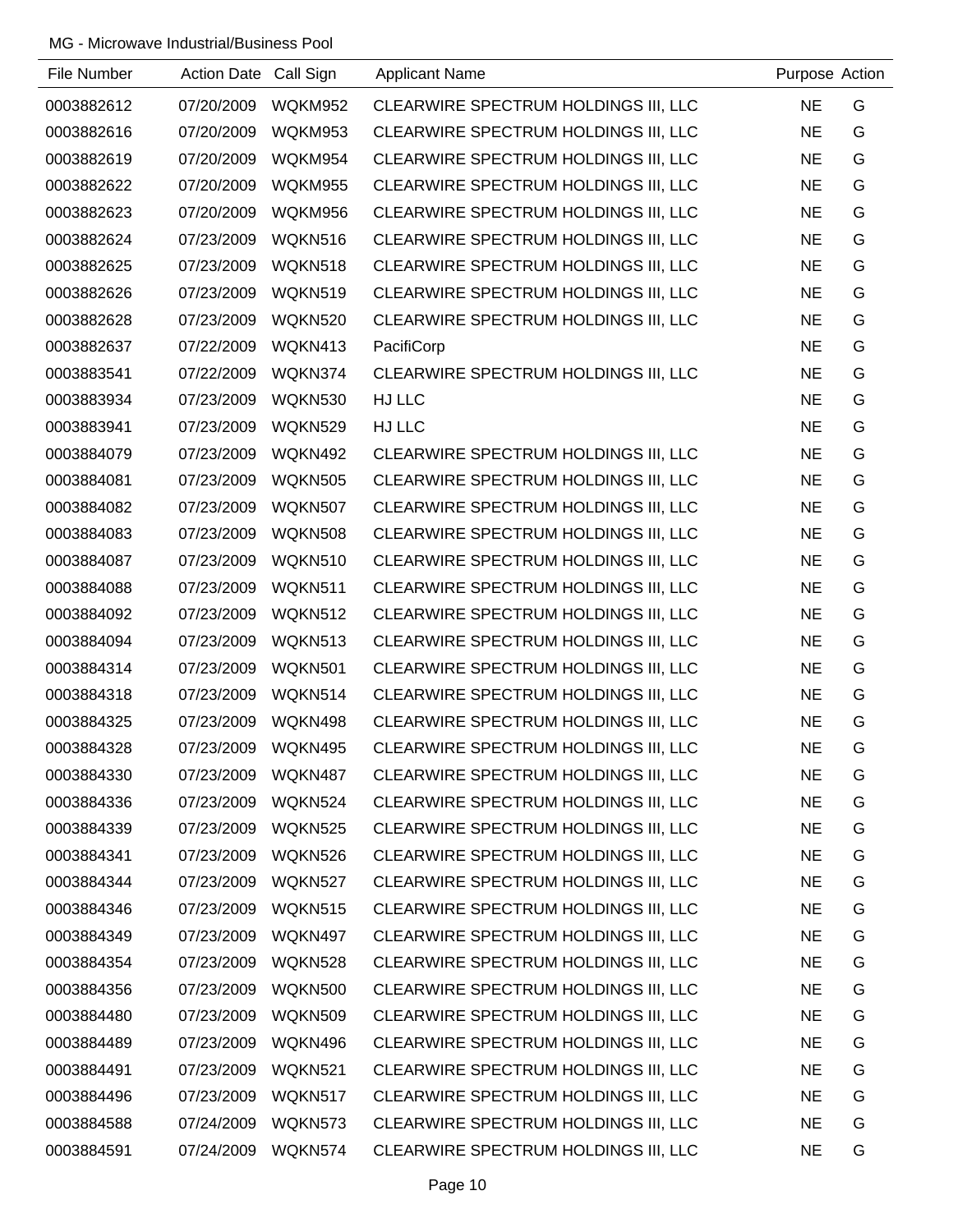| File Number | Action Date Call Sign |                | <b>Applicant Name</b>                    | Purpose Action |   |
|-------------|-----------------------|----------------|------------------------------------------|----------------|---|
| 0003884619  | 07/24/2009            | WQKN575        | CLEARWIRE SPECTRUM HOLDINGS III, LLC     | <b>NE</b>      | G |
| 0003884623  | 07/23/2009            | WQKN493        | CLEARWIRE SPECTRUM HOLDINGS III, LLC     | <b>NE</b>      | G |
| 0003884624  | 07/23/2009            | WQKN504        | CLEARWIRE SPECTRUM HOLDINGS III, LLC     | <b>NE</b>      | G |
| 0003882634  | 07/23/2009            | WPOU603        | MOUNT AYR, CITY OF                       | <b>RO</b>      | G |
| 0003902628  | 07/24/2009            | WBC97          | ENTERGY SERVICES, INC.                   | <b>RO</b>      | G |
| 0003902630  | 07/24/2009            | <b>WIA536</b>  | ENTERGY SERVICES, INC.                   | <b>RO</b>      | G |
| 0003902631  | 07/24/2009            | KLG71          | ENTERGY SERVICES, INC.                   | <b>RO</b>      | G |
| 0003902632  | 07/24/2009            | KLG73          | ENTERGY SERVICES, INC.                   | <b>RO</b>      | G |
| 0003902633  | 07/24/2009            | KLJ28          | ENTERGY SERVICES, INC.                   | <b>RO</b>      | G |
| 0003902634  | 07/24/2009            | KQU93          | ENTERGY SERVICES, INC.                   | <b>RO</b>      | G |
| 0003902635  | 07/24/2009            | KQU94          | ENTERGY SERVICES, INC.                   | <b>RO</b>      | G |
| 0003902636  | 07/24/2009            | KQU95          | ENTERGY SERVICES, INC.                   | <b>RO</b>      | G |
| 0003902637  | 07/24/2009            | KYY67          | ENTERGY SERVICES, INC.                   | <b>RO</b>      | G |
| 0003902638  | 07/24/2009            | KYY68          | <b>ENTERGY SERVICES, INC.</b>            | <b>RO</b>      | G |
| 0003902639  | 07/24/2009            | <b>WAT684</b>  | <b>ENTERGY SERVICES, INC.</b>            | <b>RO</b>      | G |
| 0003905215  | 07/21/2009            | <b>WNTT309</b> | NORTHLAND PIONEER COLLEGE                | <b>RO</b>      | G |
| 0003905239  | 07/21/2009            | WPOU432        | Fisher Broadcasting - Seattle TV, L.L.C. | <b>RO</b>      | G |
| 0003905242  | 07/21/2009            | WPOU431        | Fisher Broadcasting - Seattle TV, L.L.C. | <b>RO</b>      | G |
| 0003905739  | 07/21/2009            | WPOV219        | HAWAII ELECTRIC LIGHT CO INC             | <b>RO</b>      | G |
| 0003905839  | 07/21/2009            | WNTW347        | PUBLIC SERVICE COMPANY OF NEW MEXICO     | <b>RO</b>      | G |
| 0003905840  | 07/21/2009            | WNTW349        | PUBLIC SERVICE COMPANY OF NEW MEXICO     | <b>RO</b>      | G |
| 0003906375  | 07/21/2009            | WSX29          | COMMONWEALTH EDISON COMPANY              | <b>RO</b>      | G |
| 0003906409  | 07/21/2009            | WNTW217        | <b>IDAHO POWER COMPANY</b>               | <b>RO</b>      | G |
| 0003907590  | 07/22/2009            | WNTA410        | ACC Licensee, Inc.                       | <b>RO</b>      | G |
| 0003907992  | 07/22/2009            | WNEY501        | <b>CUSTOMTRONICS</b>                     | <b>RO</b>      | G |
| 0003908182  | 07/22/2009            | WEH834         | Westar Energy, Inc.                      | <b>RO</b>      | G |
| 0003908747  | 07/23/2009            | WNEZ509        | <b>PACIFICORP</b>                        | <b>RO</b>      | G |
| 0003908748  | 07/23/2009            | WNTW230        | <b>PACIFICORP</b>                        | <b>RO</b>      | G |
| 0003908749  | 07/23/2009            | WNEZ508        | <b>PACIFICORP</b>                        | <b>RO</b>      | G |
| 0003908971  | 07/23/2009            | WNTW218        | <b>IDAHO POWER COMPANY</b>               | <b>RO</b>      | G |
| 0003908972  | 07/23/2009            | WNTW219        | <b>IDAHO POWER COMPANY</b>               | <b>RO</b>      | G |
| 0003908973  | 07/23/2009            | <b>WNTW220</b> | <b>IDAHO POWER COMPANY</b>               | <b>RO</b>      | G |
| 0003909509  | 07/24/2009            | WNEZ348        | ROCKFORD, CITY OF                        | <b>RO</b>      | G |
| 0003909800  | 07/24/2009            | WNEX299        | CENTRAL IOWA POWER COOPERATIVE           | <b>RO</b>      | G |
| 0003909801  | 07/24/2009            | WNEX300        | CENTRAL IOWA POWER COOPERATIVE           | <b>RO</b>      | G |
| 0003909802  | 07/24/2009            | KGT92          | CENTRAL IOWA POWER COOPERATIVE           | <b>RO</b>      | G |
| 0003910109  | 07/24/2009            | WPOT482        | <b>WASHINGTON GAS LIGHT COMPANY</b>      | <b>RO</b>      | G |
| 0003910125  | 07/24/2009            | WNEQ757        | Xcel Energy Services Inc.                | <b>RO</b>      | G |
| 0003910126  | 07/24/2009            | WNEY704        | Xcel Energy Services Inc.                | <b>RO</b>      | G |
| 0003910127  | 07/24/2009            | WNTA429        | Xcel Energy Services Inc.                | <b>RO</b>      | G |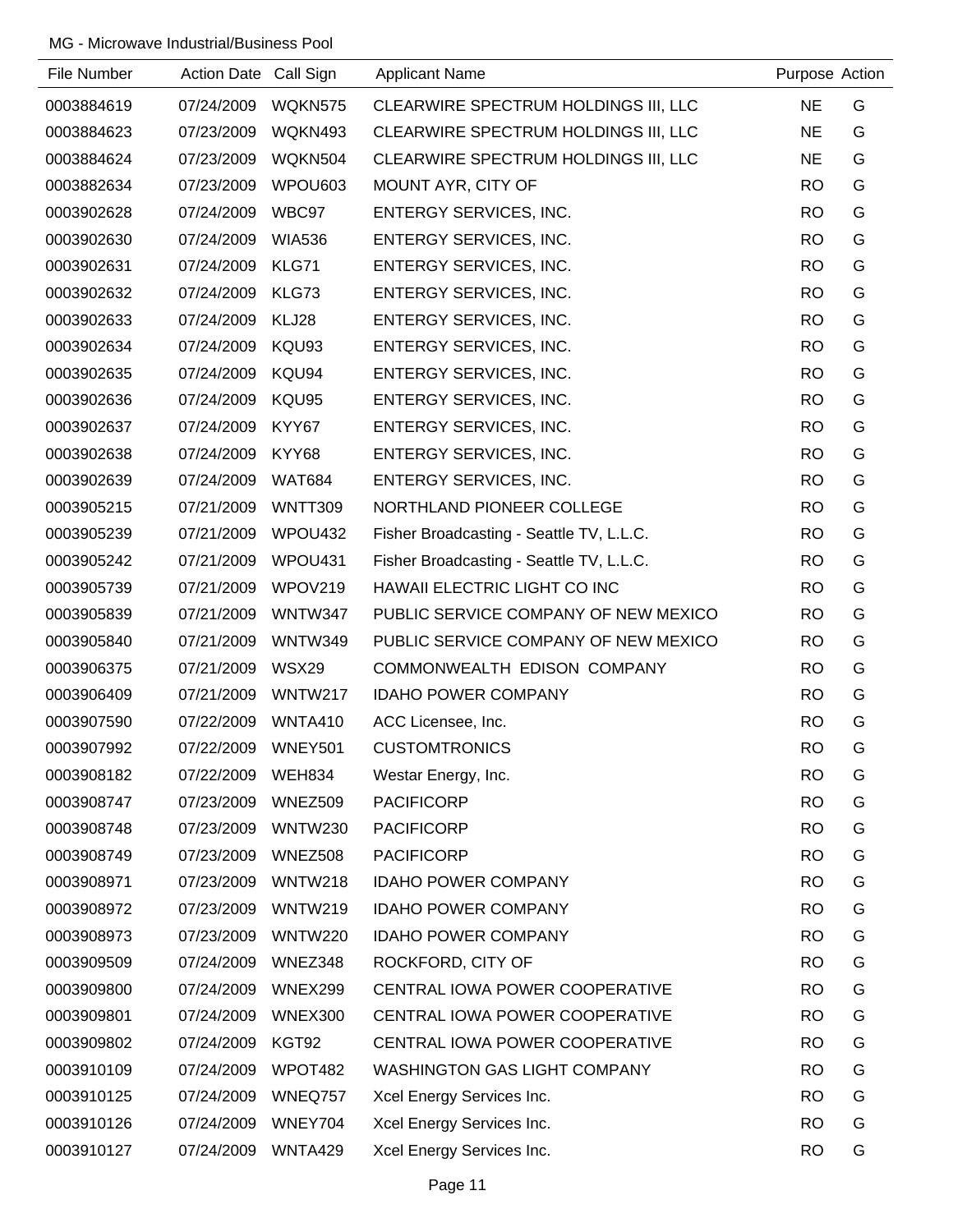| File Number | Action Date Call Sign |               | <b>Applicant Name</b>                       | Purpose Action |   |
|-------------|-----------------------|---------------|---------------------------------------------|----------------|---|
| 0003910128  | 07/24/2009            | WNTW323       | Xcel Energy Services Inc.                   | RO             | G |
| 0003910129  | 07/24/2009            | WSW98         | Xcel Energy Services Inc.                   | RO             | G |
| 0003910130  | 07/24/2009            | <b>WEG946</b> | Xcel Energy Services Inc.                   | RO             | G |
| 0003874152  | 07/22/2009            |               | University of Utah - Utah Education Network | WD             | W |
| 0003874153  | 07/22/2009            |               | University of Utah - Utah Education Network | WD             | W |
| 0003906777  | 07/23/2009            |               | CLEARWIRE SPECTRUM HOLDINGS III, LLC        | WD             | W |
| 0003906782  | 07/23/2009            |               | CLEARWIRE SPECTRUM HOLDINGS III, LLC        | WD             | W |
|             |                       |               |                                             |                |   |

#### NN - 3650-3700 MHz

| File Number | Action Date Call Sign |                | <b>Applicant Name</b>             | Purpose Action |   |
|-------------|-----------------------|----------------|-----------------------------------|----------------|---|
| 0003876485  | 07/24/2009            | WQKN557        | <b>VelociMAX Wireless</b>         | AM.            | G |
| 0003888642  | 07/21/2009            |                | FuzeCore, LLC                     | AM             | D |
| 0003862690  | 07/21/2009            | WQKN238        | Wisconsin Wireless 1              | <b>NE</b>      | G |
| 0003863681  | 07/21/2009            | WQKM998        | Project Mutual Telephone          | <b>NE</b>      | G |
| 0003864354  | 07/21/2009            | WQKN227        | Echo Wireless LLC                 | <b>NE</b>      | G |
| 0003870452  | 07/21/2009            | WQKN228        | Wavetech Systems, LLC             | <b>NE</b>      | G |
| 0003888132  | 07/21/2009            |                | Apeiro Networks, LLC              | <b>NE</b>      | D |
| 0003888642  | 07/21/2009            |                | FuzeCore, LLC                     | <b>NE</b>      | D |
| 0003889015  | 07/21/2009            |                | Bay's ET Highspeed Internet       | NE             | D |
| 0003905305  | 07/21/2009            | WQKM964        | Shelander Jr, Edward H            | <b>NE</b>      | G |
| 0003905392  | 07/21/2009            | WQKM969        | Odessa Office Equipment           | <b>NE</b>      | G |
| 0003905493  | 07/21/2009            | WQKM978        | Castillo Technologies, LLC.       | NE             | G |
| 0003907447  | 07/22/2009            | <b>WOKN322</b> | Alcatel-Lucent                    | <b>NE</b>      | G |
| 0003908403  | 07/22/2009            | WQKN343        | Schat, Aaron I                    | <b>NE</b>      | G |
| 0003909813  | 07/24/2009            | WQKN539        | Creative Technical Services, Inc. | <b>NE</b>      | G |

# RP - Broadcast Auxiliary Remote Pickup

| File Number | Action Date Call Sign |          | <b>Applicant Name</b>                     | Purpose Action |   |
|-------------|-----------------------|----------|-------------------------------------------|----------------|---|
| 0003906713  | 07/21/2009            | KC62886  | DAVIDSON MEDIA STATION WPYR LICENSEE, LLC | CА             | G |
| 0003906714  | 07/21/2009            | KI 2515  | DAVIDSON MEDIA STATION WPYR LICENSEE, LLC | CА             | G |
| 0003906715  | 07/21/2009            | KN7801   | DAVIDSON MEDIA STATION WPYR LICENSEE, LLC | CА             | G |
| 0003906717  | 07/21/2009            | KC62885  | DAVIDSON MEDIA STATION WPYR LICENSEE, LLC | CА             | G |
| 0003908886  | 07/23/2009            | KC23712  | NEUHOFF FAMILY LIMITED PARTNERSHIP        | CА             | G |
| 0003908887  | 07/23/2009            | KP. 1959 | NEUHOFF FAMILY LIMITED PARTNERSHIP        | CА             | G |
| 0003908888  | 07/23/2009            | KP. 1962 | NEUHOFF FAMILY LIMITED PARTNERSHIP        | CА             | G |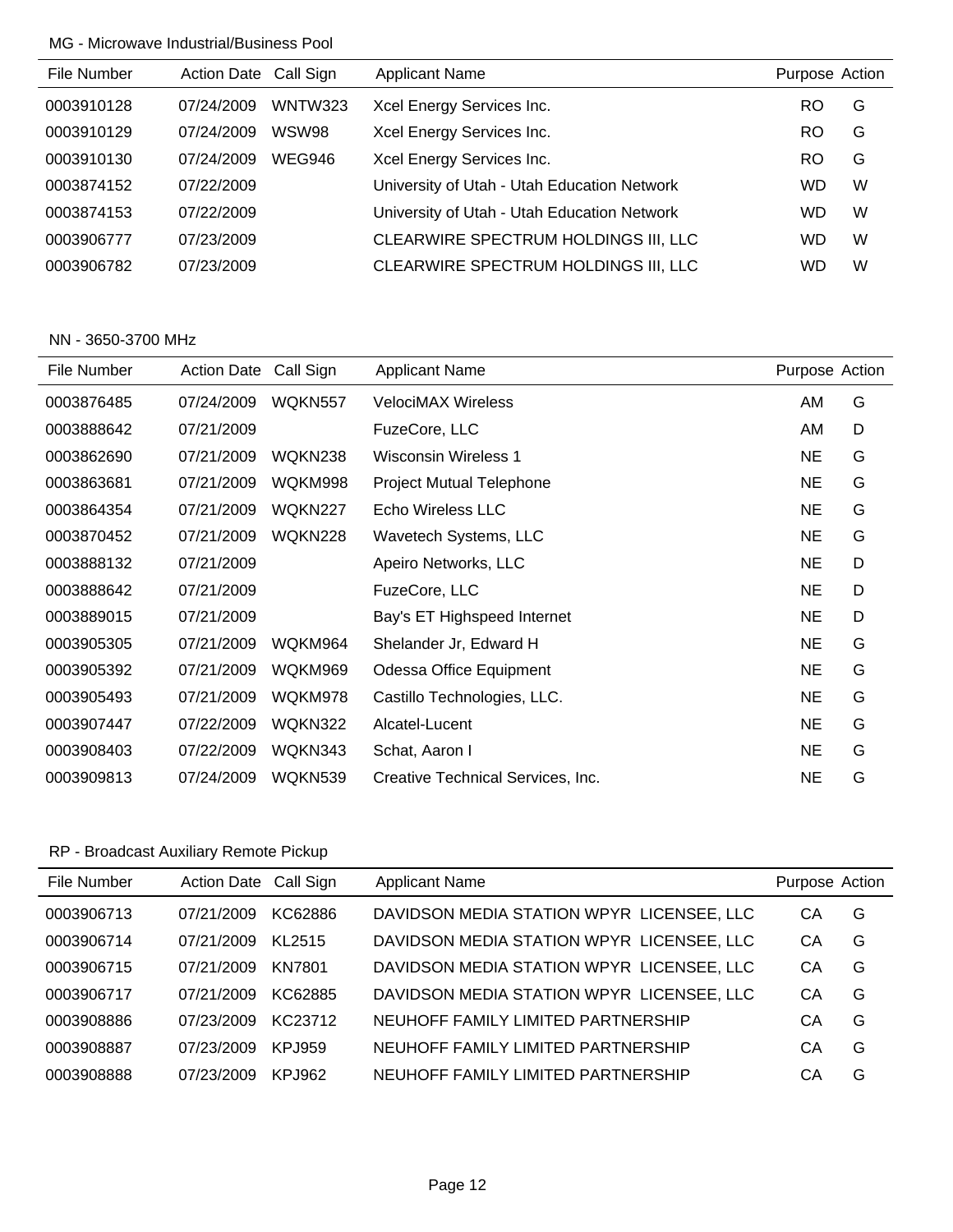## TI - TV Intercity Relay

| File Number | Action Date Call Sign |               | <b>Applicant Name</b>                | Purpose Action |   |
|-------------|-----------------------|---------------|--------------------------------------|----------------|---|
| 0003907719  | 07/22/2009            | <b>WLG821</b> | ACC LICENSEE, INC.                   | CА             | G |
| 0003907720  | 07/22/2009            | <b>WLG822</b> | ACC LICENSEE, INC.                   | CА             | G |
| 0003907721  | 07/22/2009            | <b>WLP842</b> | ACC LICENSEE, INC.                   | СA             | G |
| 0003907723  | 07/22/2009            | <b>WLP843</b> | ACC LICENSEE, INC.                   | СA             | G |
| 0003882947  | 07/21/2009            | <b>WME925</b> | KOAT HEARST-ARGYLE TELEVISION, INC.  | MD             | G |
| 0003882964  | 07/21/2009            | <b>WME929</b> | KOAT HEARST-ARGYLE TELEVISION, INC.  | MD             | G |
| 0003883629  | 07/21/2009            | <b>WMU852</b> | <b>GRAY TELEVISION LICENSEE, LLC</b> | MD             | G |
| 0003886977  | 07/24/2009            | <b>KOU27</b>  | WAFF LICENSE SUBSIDIARY, LLC         | MD             | G |

## TP - TV Pickup

| File Number | Action Date Call Sign |         | <b>Applicant Name</b>                     | Purpose Action |   |
|-------------|-----------------------|---------|-------------------------------------------|----------------|---|
| 0003879894  | 07/20/2009            | KA88550 | NEWPORT TELEVISION LICENSE LLC            | MD             | G |
| 0003881397  | 07/20/2009            | KC25976 | NEW WORLD COMMUNICATIONS OF ATLANTA, INC. | MD             | G |
| 0003882249  | 07/24/2009            | KA88828 | ARIZONA BOARD OF REGENTS                  | MD             | G |
| 0003882943  | 07/21/2009            | KC26072 | HEARST-ARGYLE PROPERTIES, INC.            | MD             | G |
| 0003882959  | 07/21/2009            | KB55796 | HEARST-ARGYLE PROPERTIES, INC.            | MD             | G |
| 0003882980  | 07/21/2009            | KB97093 | HEARST-ARGYLE PROPERTIES, INC.            | MD             | G |
| 0003886414  | 07/24/2009            | KC4957  | <b>GRAY TELEVISION LICENSEE, LLC</b>      | MD             | G |

## TS - TV Studio Transmitter Link

| File Number | Action Date Call Sign |                   | <b>Applicant Name</b>               | Purpose Action |   |
|-------------|-----------------------|-------------------|-------------------------------------|----------------|---|
| 0003907715  | 07/22/2009            | WAW488            | ACC LICENSEE, INC.                  | CА             | G |
| 0003910690  | 07/25/2009            | WSV <sub>51</sub> | SUNFLOWER BROADCASTING, INC.        | CА             | G |
| 0003910691  | 07/25/2009            | KAL <sub>59</sub> | SUNFLOWER BROADCASTING, INC.        | CА             | G |
| 0003882642  | 07/21/2009            | <b>WMG315</b>     | KOAT HEARST-ARGYLE TELEVISION, INC. | MD             | G |
| 0003882735  | 07/21/2009            | <b>WLQ202</b>     | KOAT HEARST-ARGYLE TELEVISION, INC. | MD             | G |

## TT - TV Translator Relay

| File Number | Action Date Call Sign |                     | <b>Applicant Name</b>                       | Purpose Action |   |
|-------------|-----------------------|---------------------|---------------------------------------------|----------------|---|
| 0003898284  | 07/24/2009            | WPNH635             | ACME TELEVISION LICENSES OF NEW MEXICO, LLC | CА             | D |
| 0003908371  | 07/22/2009            | WMU882              | PRIME TIME CHRISTIAN BROADCASTING, INC      | CА             | G |
| 0003883401  | 07/21/2009            | <b>WOKN315</b>      | ARIZONA BOARD OF REGENTS                    | NE.            | G |
| 0003885431  | 07/24/2009            | WOKN578             | ONEIDA COUNTY TRANSLATOR DISTRICT           | NE.            | G |
| 0003885437  | 07/24/2009            | WOKN <sub>579</sub> | ONEIDA COUNTY TRANSLATOR DISTRICT           | ΝE             | G |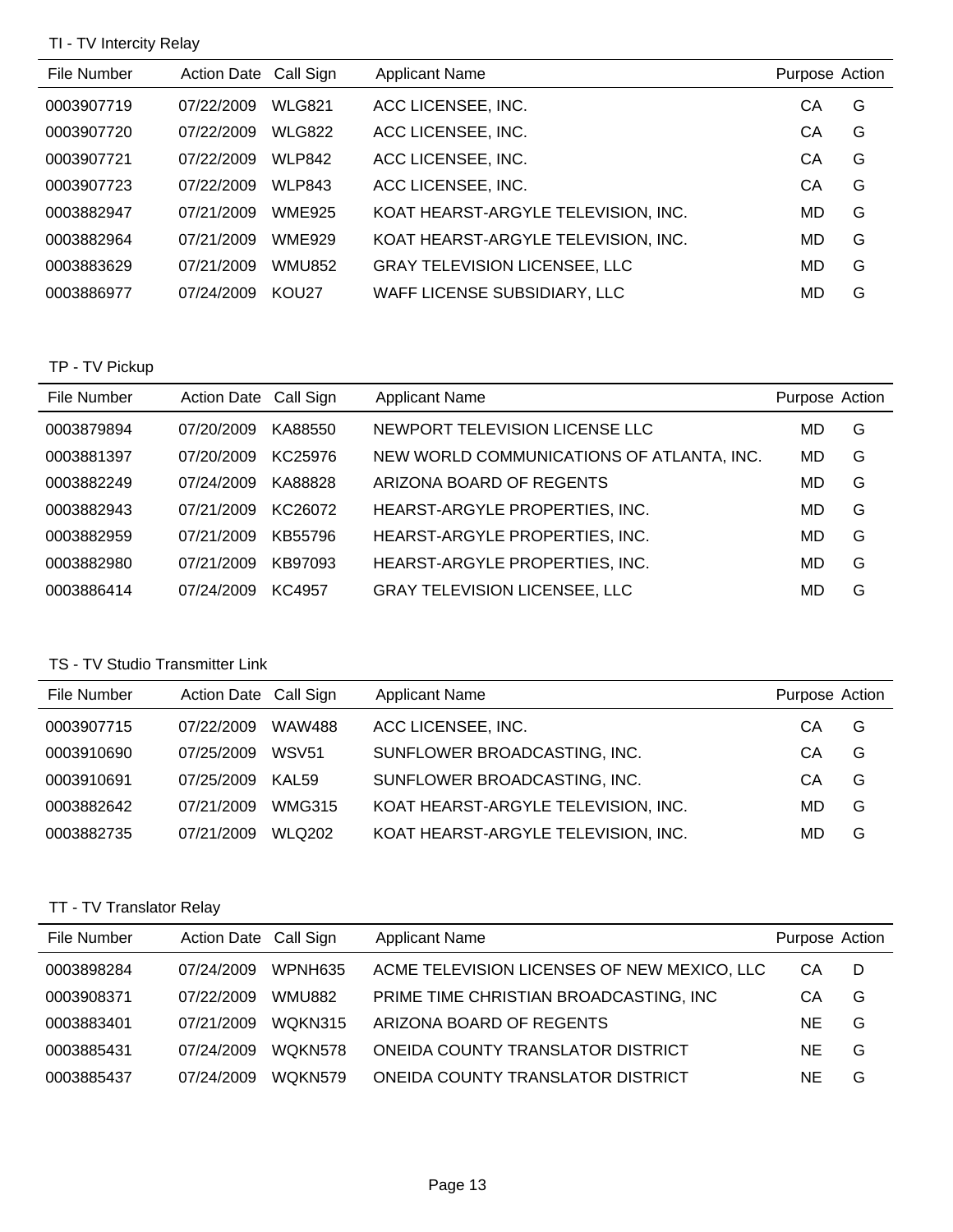## YK - Industrial/Business Pool - Commercial, Trunked

| File Number | Action Date Call Sign |         | <b>Applicant Name</b>                     | Purpose Action |   |
|-------------|-----------------------|---------|-------------------------------------------|----------------|---|
| 0003910494  | 07/24/2009 WPLR402    |         | Communications Equipment and Service, LLC | CA             | G |
| 0003861438  | 07/21/2009            | WPOX485 | Comtech Inc.                              | RO.            | G |
| 0003866619  | 07/21/2009            | WPOX922 | MID-STATE ELECTRONICS INC                 | RO.            | G |

YX - SMR, 806-821/851-866 MHz, Trunked

| File Number | Action Date Call Sign |                | <b>Applicant Name</b>                           | Purpose Action |   |
|-------------|-----------------------|----------------|-------------------------------------------------|----------------|---|
| 0003861459  | 07/21/2009            | WNKX687        | STONES MOBILE RADIO INC                         | RO             | G |
| 0003911037  | 07/25/2009            | <b>WNPU522</b> | Nextel Communications of the Mid-Atlantic, Inc. | RO             | G |
| 0003911949  | 07/25/2009            | WPFV934        | Nextel of California, Inc.                      | RO             | G |
| 0003912691  | 07/25/2009            | WNOK722        | NUCLEAR FUEL SERVICES INC                       | RO             | G |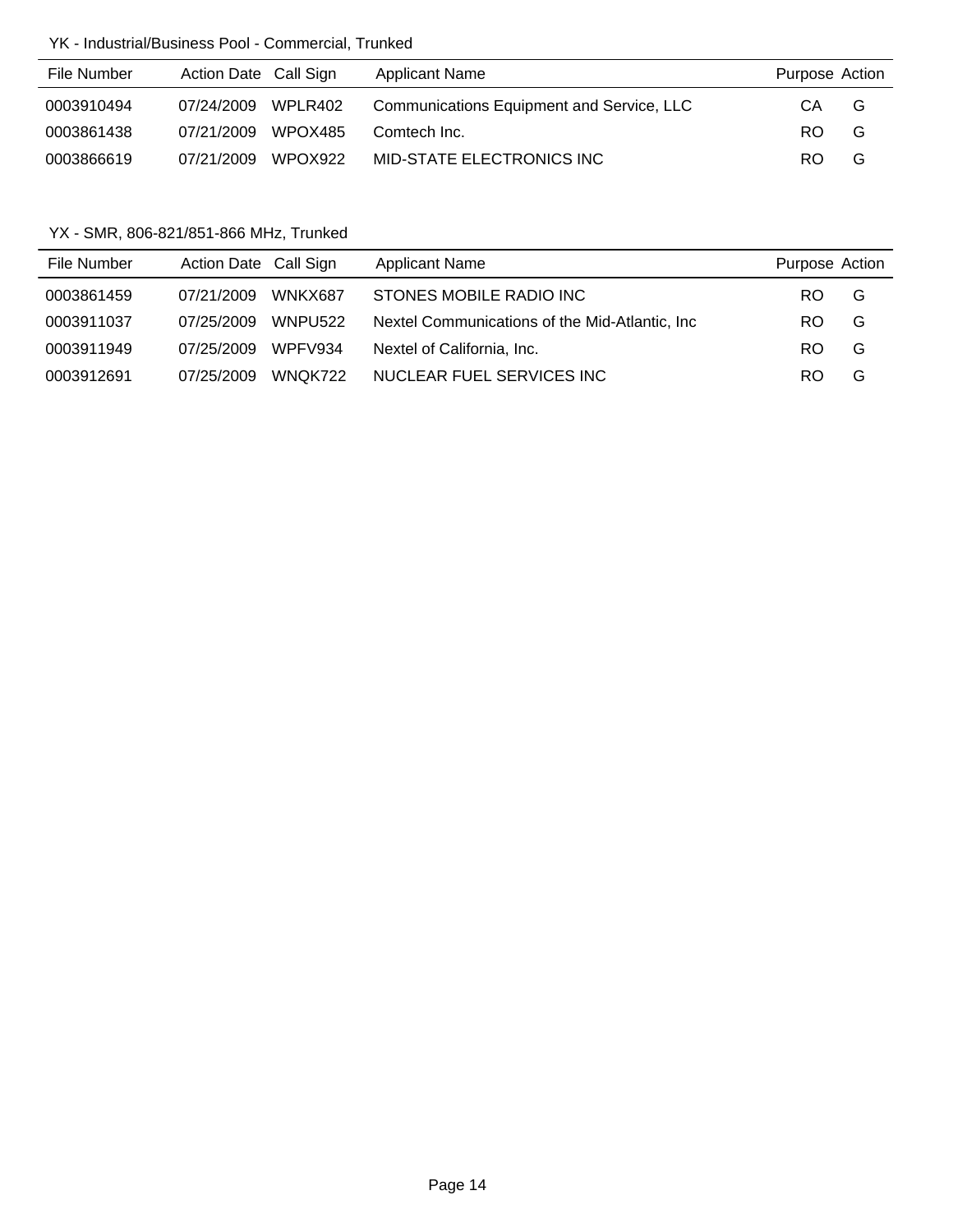### **Below is a listing of licenses that have been acted upon by the Commission.**

AI - Aural Intercity Relay

| Licensee Name     | <b>Action Date</b> | Call Sign     | Act. |
|-------------------|--------------------|---------------|------|
| <b>WNYC RADIO</b> | 07/21/2009         | <b>WHM978</b> | M    |

AS - Aural Studio Transmitter Link

| Licensee Name                          | <b>Action Date</b> | Call Sign      | Act. |
|----------------------------------------|--------------------|----------------|------|
| <b>BMG BILLINGS, LLC</b>               | 07/24/2009         | WQCC822        | M    |
| <b>BMG BILLINGS, LLC</b>               | 07/24/2009         | <b>WBB471</b>  | M    |
| <b>BMG BILLINGS, LLC</b>               | 07/24/2009         | <b>WLF676</b>  | M    |
| <b>BMG BILLINGS, LLC</b>               | 07/24/2009         | <b>WMU680</b>  | M    |
| <b>BMG BILLINGS, LLC</b>               | 07/24/2009         | WQCC799        | M    |
| CITADEL BROADCASTING COMPANY           | 07/22/2009         | WPNM363        | M    |
| COLUMBUS RADIO, INC.                   | 07/22/2009         | WPNM773        | M    |
| IM IL LICENSES, LLC                    | 07/23/2009         | WPSL784        | M    |
| IM IL LICENSES, LLC                    | 07/23/2009         | WQFZ444        | M    |
| IM IL LICENSES, LLC                    | 07/23/2009         | WQJF468        | M    |
| IM IN LICENSES, LLC                    | 07/23/2009         | WQEX573        | M    |
| IM IN LICENSES, LLC                    | 07/23/2009         | WQDB437        | M    |
| KZLZ, LLC                              | 07/23/2009         | WPZN877        | M    |
| ODYSSEY BROADCASTING COMPANY, INC.     | 07/23/2009         | WQDB270        | M    |
| POWER RADIO CORPORATION                | 07/24/2009         | WPYN940        | N    |
| PRITCHARD BROADCASTING CORPORATION     | 07/21/2009         | <b>WMG424</b>  | M    |
| PRITCHARD BROADCASTING CORPORATION     | 07/21/2009         | WQEQ979        | M    |
| PRITCHARD BROADCASTING CORPORATION     | 07/21/2009         | WPNK659        | M    |
| PRITCHARD BROADCASTING CORPORATION     | 07/21/2009         | WPOT213        | M    |
| PRITCHARD BROADCASTING CORPORATION     | 07/21/2009         | <b>WMV479</b>  | M    |
| PRITCHARD BROADCASTING CORPORATION     | 07/22/2009         | <b>WPWI308</b> | M    |
| PRITCHARD BROADCASTING CORPORATION     | 07/21/2009         | WPNH959        | M    |
| <b>TARLETON STATE UNIVERSITY</b>       | 07/25/2009         | WQJR340        | M    |
| <b>TARLETON STATE UNIVERSITY</b>       | 07/25/2009         | <b>WQJN565</b> | M    |
| THE CASPER RADIO GROUP, INC.           | 07/22/2009         | WQIQ737        | M    |
| THREE TREES COMMUNICATIONS, INC.       | 07/23/2009         | <b>WLE589</b>  | M    |
| UNIVERSITY CORPORATION AT MONTEREY BAY | 07/24/2009         | <b>WHA941</b>  | M    |
| WILLIAM D. WALLER, JR.                 | 07/25/2009         | <b>WQEW596</b> | M    |
| WILLIAM D. WALLER, JR.                 | 07/25/2009         | <b>WHS470</b>  | M    |
| <b>WNYC RADIO</b>                      | 07/21/2009         | <b>WLP965</b>  | M    |
| <b>WNYC RADIO</b>                      | 07/21/2009         | <b>WMG555</b>  | M    |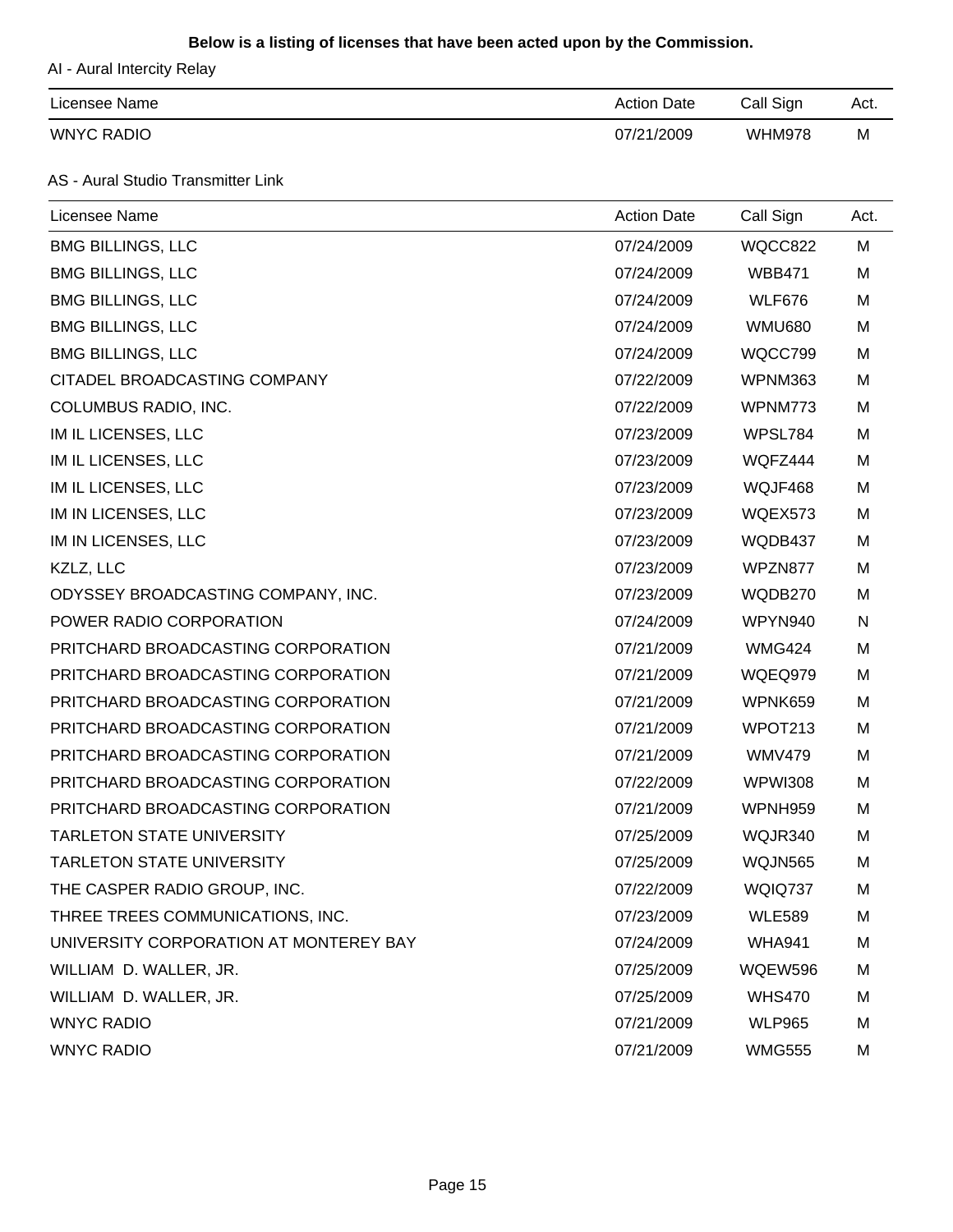### **Below is a listing of licenses that have been acted upon by the Commission.**

LP - Broadcast Auxiliary Low Power

| Licensee Name                             | <b>Action Date</b> | Call Sign       | Act. |
|-------------------------------------------|--------------------|-----------------|------|
| DETROIT EDUCATIONAL TELEVISION FOUNDATION | 07/21/2009         | BLP01320        | M    |
| NEUHOFF FAMILY LIMITED PARTNERSHIP        | 07/21/2009         | <b>BLP00767</b> | M    |

## RP - Broadcast Auxiliary Remote Pickup

| Licensee Name                             | <b>Action Date</b> | Call Sign      | Act. |
|-------------------------------------------|--------------------|----------------|------|
| DETROIT EDUCATIONAL TELEVISION FOUNDATION | 07/21/2009         | KA74854        | M    |
| DETROIT EDUCATIONAL TELEVISION FOUNDATION | 07/21/2009         | <b>KOS416</b>  | M    |
| FLORIDA BROADCASTING MEDIA, LLC           | 07/21/2009         | KO7848         | M    |
| IM FL LICENSES, LLC                       | 07/23/2009         | KP7993         | M    |
| IM FL LICENSES, LLC                       | 07/23/2009         | KN6862         | M    |
| IM FL LICENSES, LLC                       | 07/23/2009         | <b>KRT648</b>  | M    |
| IM IL LICENSES, LLC                       | 07/23/2009         | WPKB647        | M    |
| IM IN LICENSES, LLC                       | 07/23/2009         | KR4042         | M    |
| IM IN LICENSES, LLC                       | 07/23/2009         | KB98120        | м    |
| NEUHOFF FAMILY LIMITED PARTNERSHIP        | 07/21/2009         | <b>KOH250</b>  | M    |
| NEUHOFF FAMILY LIMITED PARTNERSHIP        | 07/21/2009         | <b>KJB290</b>  | M    |
| NEUHOFF FAMILY LIMITED PARTNERSHIP        | 07/21/2009         | KD3314         | M    |
| OTTUMWA MEDIA HOLDINGS, LLC               | 07/21/2009         | <b>WQHV930</b> | M    |
| PRITCHARD BROADCASTING CORPORATION        | 07/21/2009         | WPPX586        | M    |
| PRITCHARD BROADCASTING CORPORATION        | 07/21/2009         | <b>KX7974</b>  | M    |
| PRITCHARD BROADCASTING CORPORATION        | 07/21/2009         | <b>KPN773</b>  | M    |
| PRITCHARD BROADCASTING CORPORATION        | 07/21/2009         | <b>KPF899</b>  | M    |
| PRITCHARD BROADCASTING CORPORATION        | 07/21/2009         | <b>KCJ673</b>  | M    |
| PRITCHARD BROADCASTING CORPORATION        | 07/21/2009         | WPPX585        | M    |
| PRITCHARD BROADCASTING CORPORATION        | 07/21/2009         | <b>KPL346</b>  | M    |
| PRITCHARD BROADCASTING CORPORATION        | 07/21/2009         | KC25036        | м    |
| <b>WNYC RADIO</b>                         | 07/21/2009         | <b>KPK502</b>  | M    |
| <b>WNYC RADIO</b>                         | 07/21/2009         | <b>KEC682</b>  | M    |
| <b>WNYC RADIO</b>                         | 07/21/2009         | <b>KEC311</b>  | M    |
| <b>WNYC RADIO</b>                         | 07/21/2009         | <b>KPN804</b>  | M    |

## TI - TV Intercity Relay

| Licensee Name                             | <b>Action Date</b> | Call Sign     | Act. |
|-------------------------------------------|--------------------|---------------|------|
| DETROIT EDUCATIONAL TELEVISION FOUNDATION | 07/21/2009         | <b>WGV695</b> | M    |
| DETROIT EDUCATIONAL TELEVISION FOUNDATION | 07/21/2009         | <b>WGV694</b> | M    |
| DETROIT EDUCATIONAL TELEVISION FOUNDATION | 07/21/2009         | WCX625        | M    |
| DETROIT EDUCATIONAL TELEVISION FOUNDATION | 07/21/2009         | <b>WCX624</b> | M    |
| DETROIT EDUCATIONAL TELEVISION FOUNDATION | 07/21/2009         | WPNF926       | M    |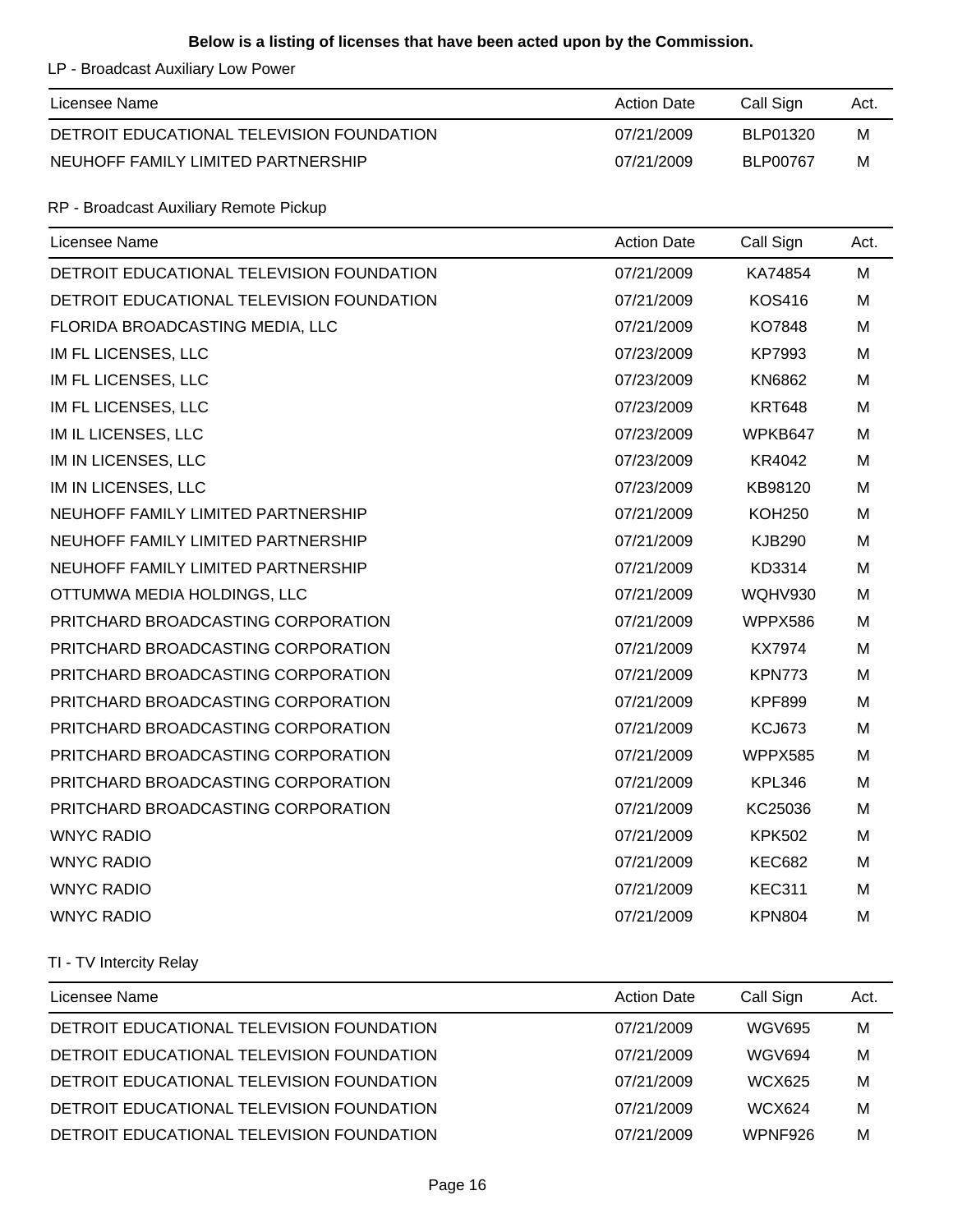TI - TV Intercity Relay

| Licensee Name                             | <b>Action Date</b> | Call Sign     | Act. |
|-------------------------------------------|--------------------|---------------|------|
| DETROIT EDUCATIONAL TELEVISION FOUNDATION | 07/21/2009         | WPNF879       | M    |
| DETROIT EDUCATIONAL TELEVISION FOUNDATION | 07/21/2009         | <b>WHS509</b> | M    |
| DETROIT EDUCATIONAL TELEVISION FOUNDATION | 07/21/2009         | <b>WHS508</b> | M    |
| DETROIT EDUCATIONAL TELEVISION FOUNDATION | 07/21/2009         | <b>WHQ439</b> | M    |
| DETROIT EDUCATIONAL TELEVISION FOUNDATION | 07/21/2009         | <b>WHQ438</b> | M    |
| DETROIT EDUCATIONAL TELEVISION FOUNDATION | 07/21/2009         | <b>WHQ437</b> | M    |
| DETROIT EDUCATIONAL TELEVISION FOUNDATION | 07/21/2009         | <b>WHQ436</b> | M    |
| DETROIT EDUCATIONAL TELEVISION FOUNDATION | 07/21/2009         | <b>WHQ435</b> | м    |
| DETROIT EDUCATIONAL TELEVISION FOUNDATION | 07/21/2009         | <b>WHB844</b> | M    |
| DETROIT EDUCATIONAL TELEVISION FOUNDATION | 07/21/2009         | <b>WLL409</b> | M    |
| NEUHOFF FAMILY LIMITED PARTNERSHIP        | 07/21/2009         | WPOM910       | M    |
| NEUHOFF FAMILY LIMITED PARTNERSHIP        | 07/21/2009         | WPOM909       | M    |
| NEUHOFF FAMILY LIMITED PARTNERSHIP        | 07/21/2009         | WQE50         | M    |
| NEUHOFF FAMILY LIMITED PARTNERSHIP        | 07/21/2009         | <b>WMF376</b> | M    |
| NEUHOFF FAMILY LIMITED PARTNERSHIP        | 07/21/2009         | KVR55         | м    |
| NEUHOFF FAMILY LIMITED PARTNERSHIP        | 07/21/2009         | KPG27         | M    |
| OTTUMWA MEDIA HOLDINGS, LLC               | 07/21/2009         | <b>WMF360</b> | M    |
| TP - TV Pickup                            |                    |               |      |
| Licensee Name                             | <b>Action Date</b> | Call Sign     | Act. |
| DETROIT EDUCATIONAL TELEVISION FOUNDATION | 07/21/2009         | KE6913        | M    |
| DETROIT EDUCATIONAL TELEVISION FOUNDATION | 07/21/2009         | KC9629        | M    |
| TS - TV Studio Transmitter Link           |                    |               |      |
| Licensee Name                             | <b>Action Date</b> | Call Sign     | Act. |
| DETROIT EDUCATIONAL TELEVISION FOUNDATION | 07/21/2009         | WPOT205       | M    |
| DETROIT EDUCATIONAL TELEVISION FOUNDATION | 07/21/2009         | <b>KQI20</b>  | M    |
| DETROIT EDUCATIONAL TELEVISION FOUNDATION | 07/21/2009         | KNZ62         | M    |
| HILL BROADCASTING COMPANY, INC.           | 07/21/2009         | <b>WMU594</b> | м    |
| NEUHOFF FAMILY LIMITED PARTNERSHIP        | 07/21/2009         | <b>WCX544</b> | M    |
| NEUHOFF FAMILY LIMITED PARTNERSHIP        | 07/21/2009         | KRZ74         | M    |
| NEUHOFF FAMILY LIMITED PARTNERSHIP        | 07/21/2009         | KOV37         | M    |
| OTTUMWA MEDIA HOLDINGS, LLC               | 07/21/2009         | <b>WMF361</b> | м    |
| OTTUMWA MEDIA HOLDINGS, LLC               | 07/21/2009         | <b>WLG845</b> | M    |
| TT - TV Translator Relay                  |                    |               |      |
| Licensee Name                             | <b>Action Date</b> | Call Sign     | Act. |